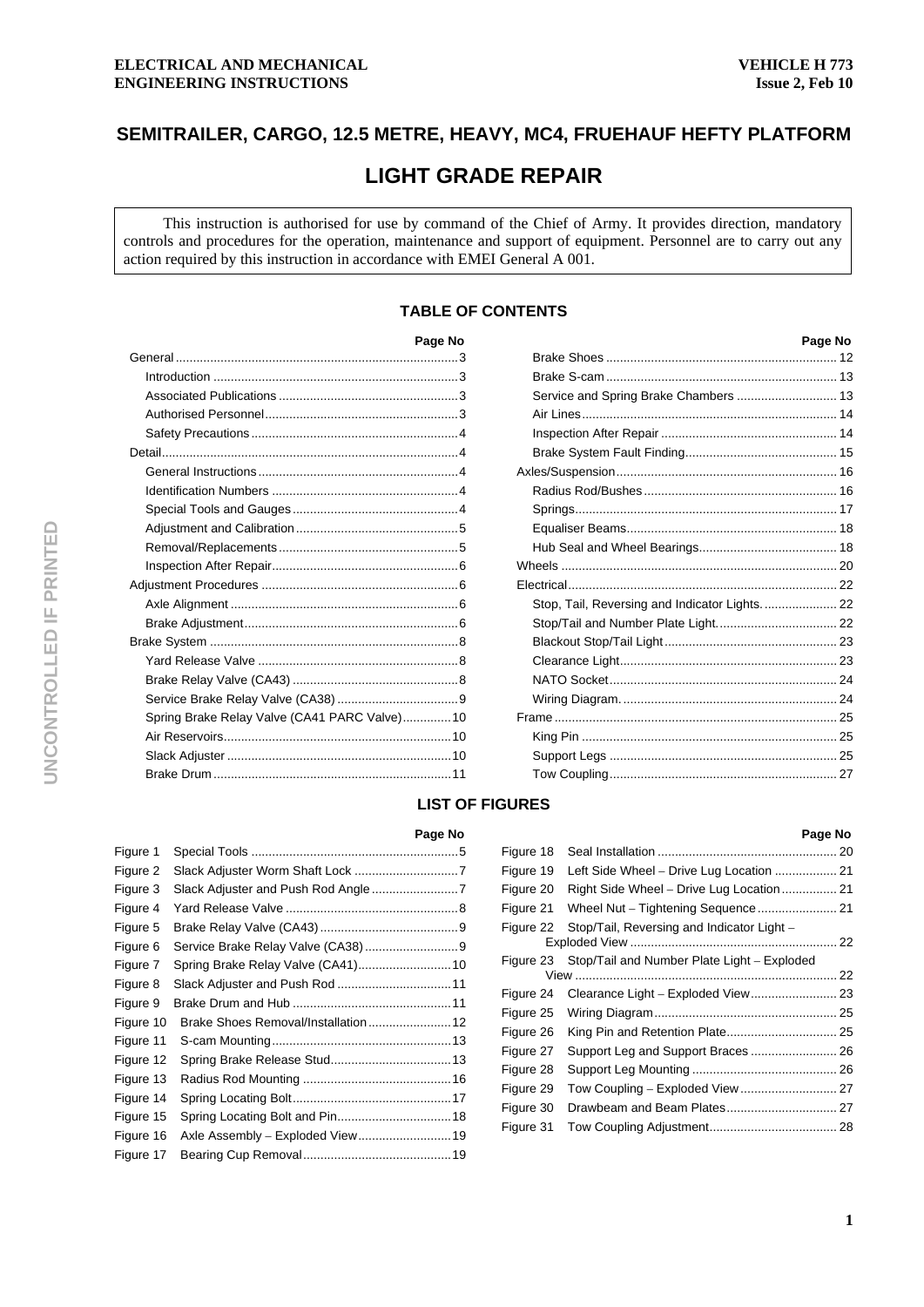# **LIST OF TABLES**

| Page No | Page No                                           |
|---------|---------------------------------------------------|
|         | Table 2 Brake System Fault Finding (Continued) 16 |
|         |                                                   |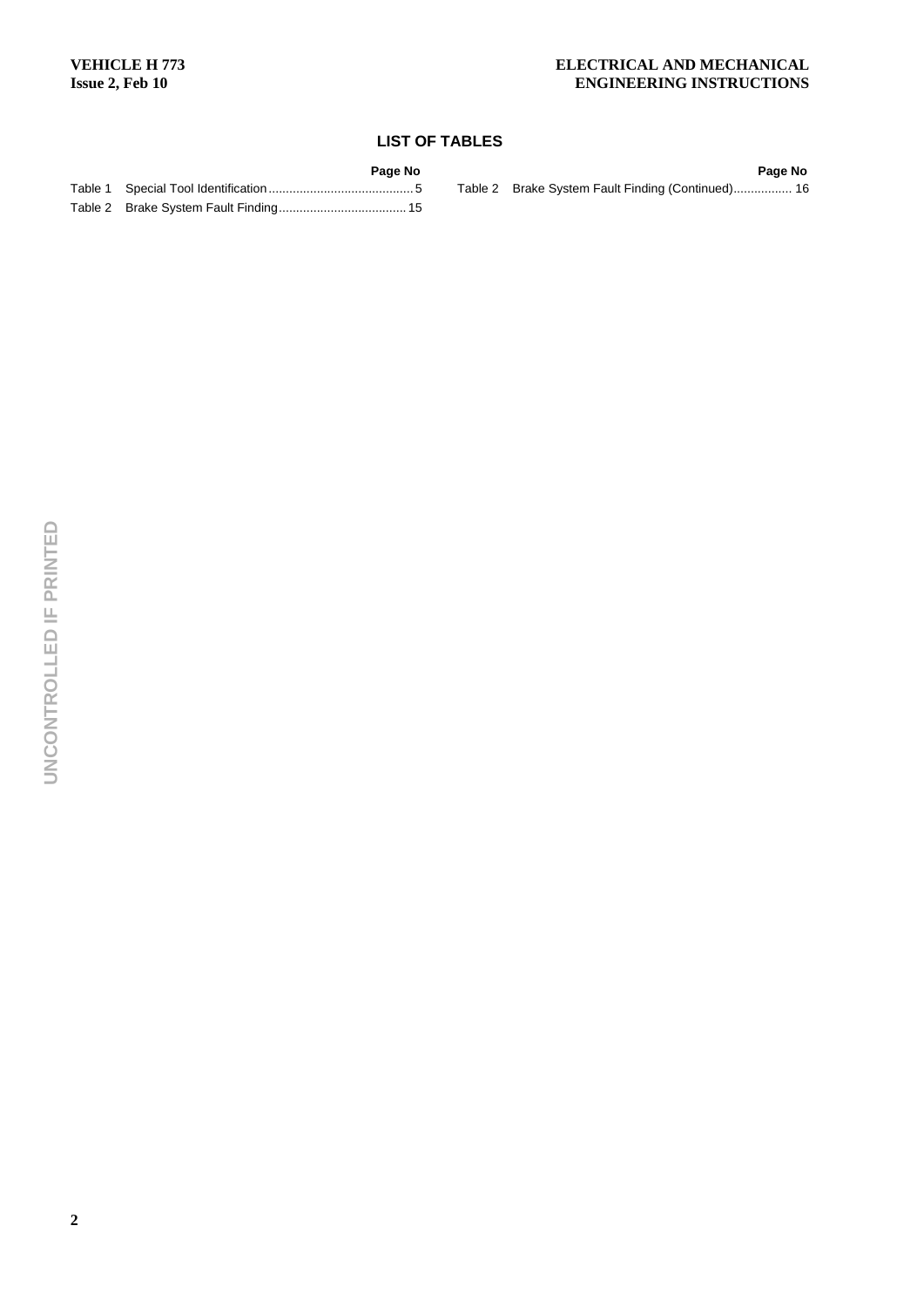#### **GENERAL**

#### **Introduction**

**1.** This EMEI details all the Light Grade Repair procedures for the Semitrailer, Cargo, 12.5 Metre, MC4 – Freuhauf Hefty Platform.

#### **Associated Publications**

**2.** Reference may be necessary to the latest version of the following documents:

- **a.** Defence Road Transport Instructions (DRTI);
- **b.** SCES 12078 Semitrailer, Cargo, 12.5 Metre, Heavy, MC4, Fruehauf Hefty Platform;
- **c. EMEI Vehicle A 291-1** Tyres and Tubes Care and Maintenance of B Vehicles;
- **d.** EMEI Vehicle A 291-5 Tyres and Tubes Australian Defence Force B Vehicles Tyre Guide;
- **e.** EMEI Vehicle H 770 Semitrailer, Cargo, 12.5 Metre, Heavy, MC4, Fruehauf Hefty Platform Data Summary;
- **f.** EMEI Vehicle H 772 Semitrailer, Cargo, 12.5 Metre, Heavy, MC4, Fruehauf Hefty Platform Technical Description;
- **g.** EMEI Vehicle H 779 Semitrailer, Cargo, 12.5 Metre, Heavy, MC4, Fruehauf Hefty Platform Servicing Instruction;
- **h. EMEI Workshop E 410 Occupational Health and Safety Instruction Asbestos General Instruction;**
- **i.** Australian Army Books Record book for Service Equipment GM 120;
- **j.** Repair Parts Scale 02199;
- **k.** Defence Safety Manual (SAFETYMAN);
- **l.** Material Safety Data Sheets (MSDS) Product Information Sheets; and
- **m.** Current version of the Technical Regulation of ADF Materiel Manual Land (TRAMM-L) (available from DTR-A website http://intranet.defence.gov.au/armyweb/Sites/DTRA).

# **Authorised Personnel**

- **3.** Repairs are to be carried out by the following technical tradespersons:
	- **a.** Mechanic Vehicle ECN 229-2,
	- **b. Technician Electrical ECN 418-2,**
	- **c.** Fitter Armament ECN 146-2,
	- **d.** Metalsmith ECN 235-2, and
	- **e.** civilian equivalents qualified in accordance with the requirements of the TRAMM-L.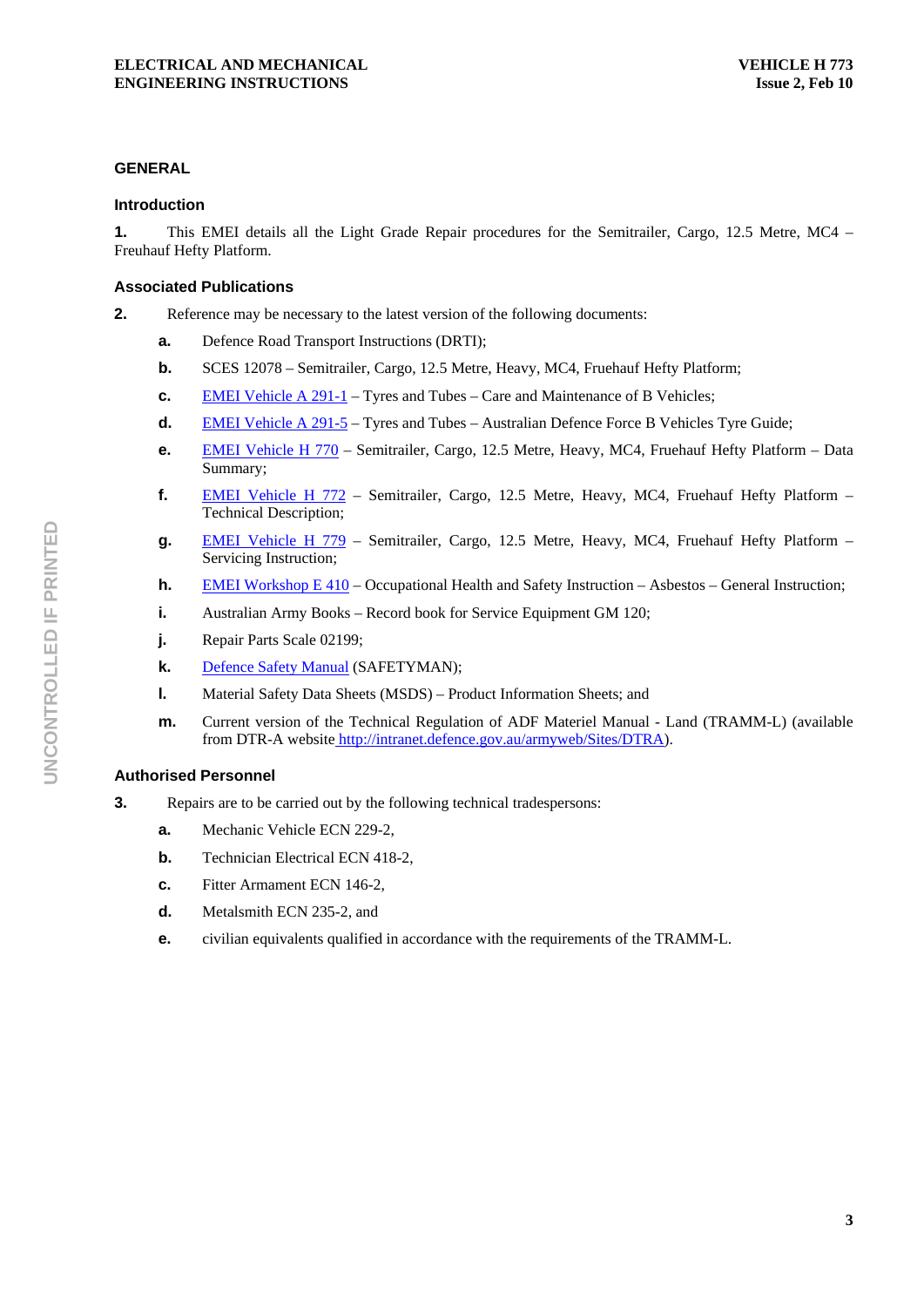# **Safety Precautions**

# **WARNING**

**Do not work on the trailer, when raised, without the use of a safety stand beneath the axle. Place the safety stand as close to the raised wheel as possible. This procedure is required for all repairs and maintenance activities involving positioning of body parts in potential crush zones of the trailer. Failure to comply may result in serious injury or death.** 

**Personnel working on this equipment are to adhere to all industrial safety standards, work practices and equipment operating and maintenance instructions relating to the equipment.** 

**Some assemblies contain powerful springs and injury can result if they are not properly disassembled. Use only proper tools and observe all precautions relevant to the use of the tools.** 

#### **DETAIL**

#### **General Instructions**

**4.** Plug or protect openings to prevent dirt/air entering the brake systems. Use plastic plugs or covers only for this purpose. Do not use cloth or paper as plugs or covers.

**5.** Disconnect the trailer electrical connector from the towing vehicle before removing any electrical system components.

**6.** When disconnecting electrical connectors, hoses and fittings, remove sufficient clamps in order to gain the necessary slack to avoid damage to connectors and fittings. Re-install all clamps and supporting devices as installed by the manufacturer.

**7.** Use only genuine replacement parts and components.

**8.** Replacement hardware, tubing, hose fittings etc. should be of equivalent size, type, length and strength to the original equipment.

**9.** Use only those lubricants specified in EMEI Vehicle H 779.

**10.** Any fastenings of fittings being tightened to prescribed torques are to have dry, clean threads unless otherwise specified. When specified, thread sealants are to be applied to dry, clean, oil free threads.

**11.** Replace any item that has stripped threads or damaged parts.

**12.** Do not reuse Nyloc nuts.

#### **Identification Numbers**

**13.** The axle assemblies are the only items that have identification information. This information is stamped on the axle tubes.

#### **Special Tools and Gauges**

**14.** Special tools required to carry out maintenance tasks on the equipment are shown in Figure 1 and detailed in Table 1. Item 2 has to be fabricated.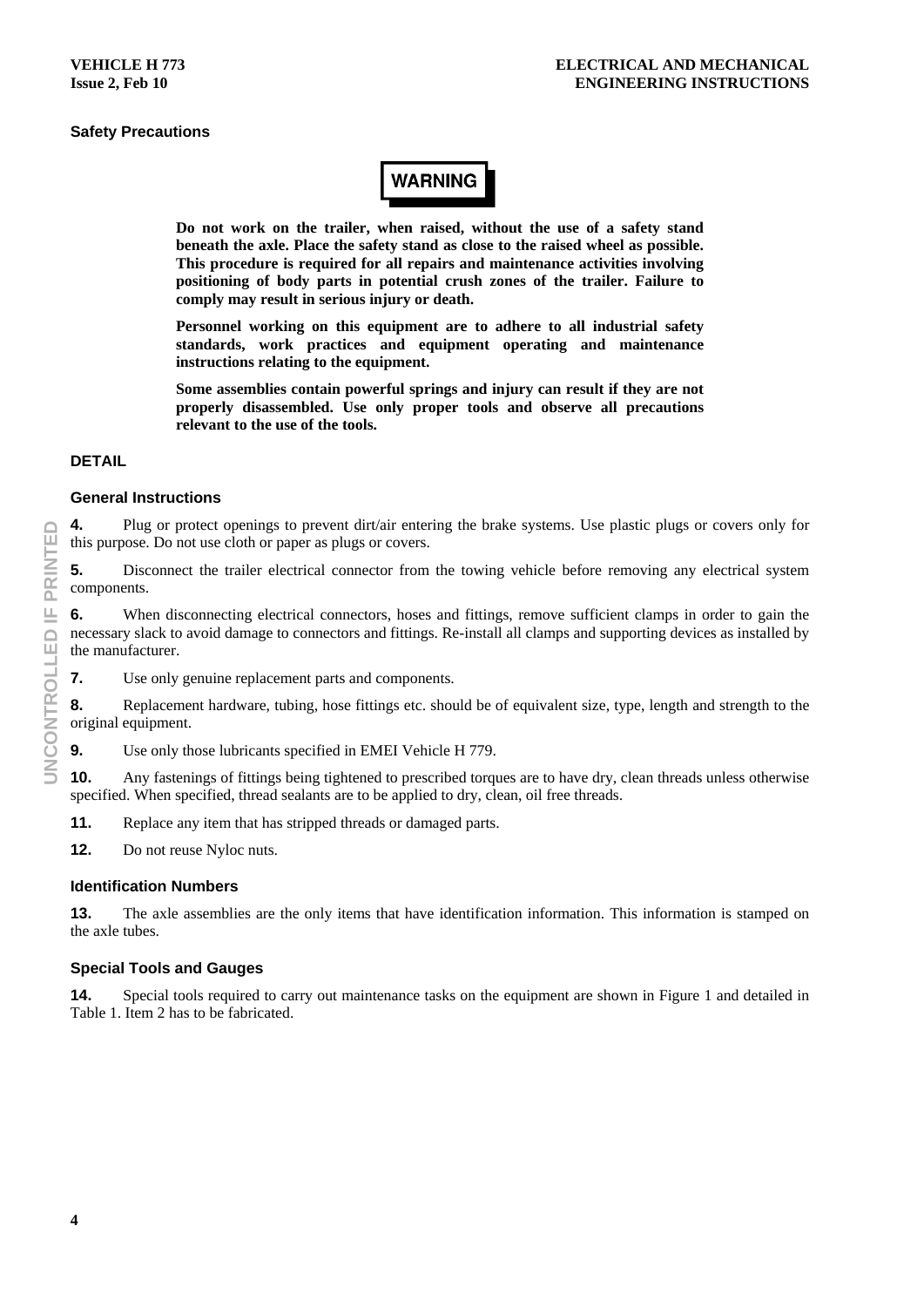

**JLA 13943** 



**Figure 1 Special Tools Table 1 Special Tool Identification** 

| <b>Serial</b> | Part No          | <b>Item Name</b> | Use                          | Para No |
|---------------|------------------|------------------|------------------------------|---------|
|               | <b>JLA 13943</b> | Hub cap spanner  | Hub cap loosening/tightening | 52.53   |
| 2             | N/A              | Seal installer   | Hub seal installer           | 53      |

# **Adjustment and Calibration**

- **15.** Light Grade Repair include the following adjustments and calibrations:
	- **a.** axle alignment, and
	- **b.** brake adjustment.

#### **Removal/Replacement**

- **16.** Light Grade Repair include the removal/replacement to the following components:
	- **a.** the brake system components;
	- **b.** axles/suspension including:
		- **(1)** the radius rods/bushes,
		- **(2)** the springs,
		- **(3)** the equaliser beams, and
		- **(4)** the hub seals and wheel bearings.
	- **c.** electrical system components;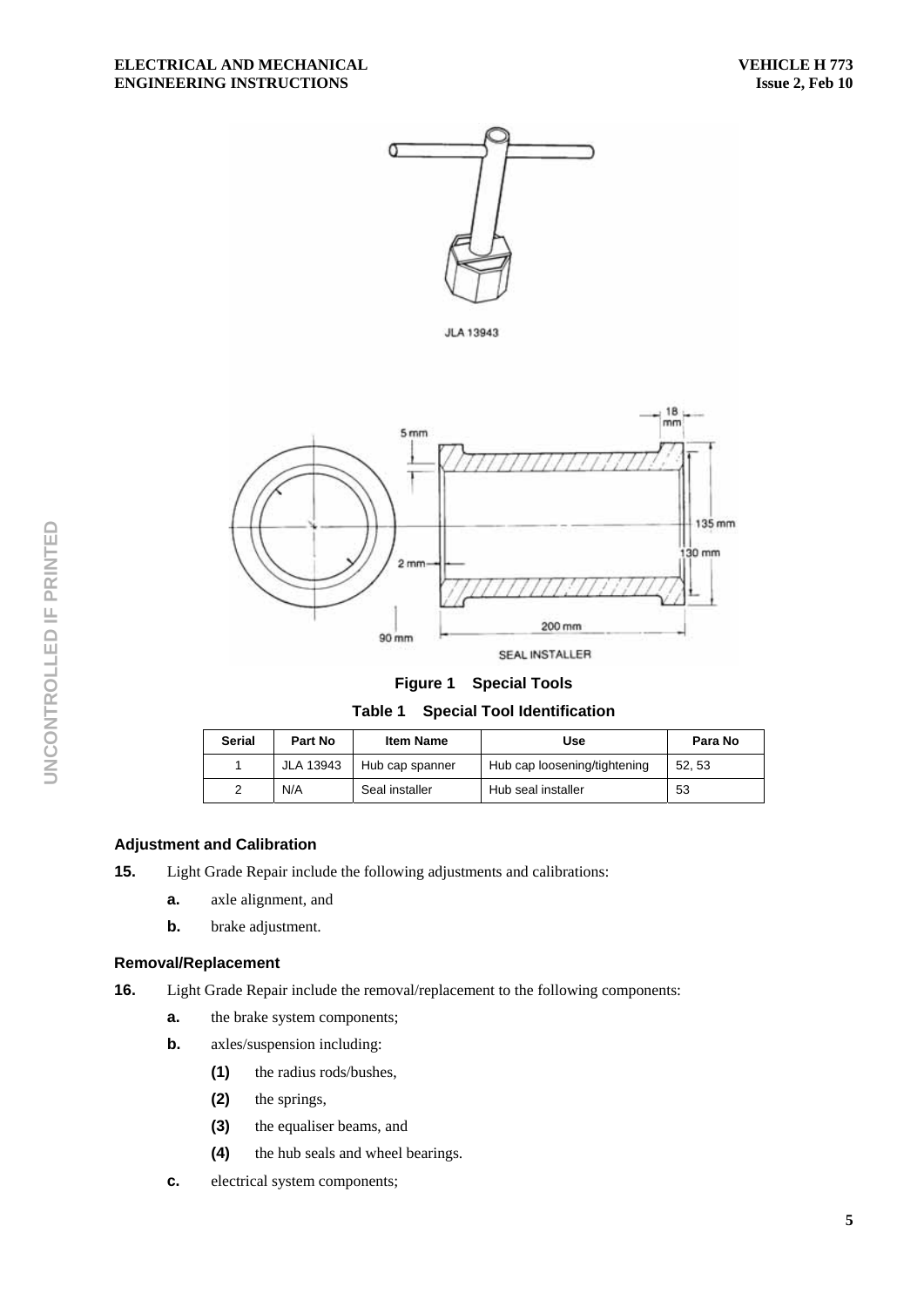- **d.** the frame including:
	- **(1)** the king pin,
	- **(2)** the support legs, and
	- **(3)** the tow coupling.

#### **Inspection After Repair**

**17.** Light Grade Repair includes the following inspections after any brake component replacement or brake adjustment has been made:

- **a.** trailer road brake test, and
- **b.** trailer parking brake test.

# **ADJUSTMENT PROCEDURES**

#### **Axle Alignment**

- **18.** Adjust the axle alignment as follows:
	- **a.** Measure the distance from the centre of the king pin to the centre line of the leading axle (or the leading edge of the rim) on both sides of the trailer.
	- **b.** Loosen the four radius rod end clamp bolts on the axle being adjusted.
	- **c.** Using a suitable wrench on the adjusting rod, adjust the rod until both measurements taken above are equal.
	- **d.** Tighten the radius rod clamps to  $115 122$  N.m  $(85 90$  lbf.ft).
	- **e.** Recheck that the measurements are still equal.
	- **f.** With the front axle in alignment, measure the distance from the centre line of the front axle hub to the centre line of the next axle hub to be adjusted on each side.
	- **g.** Using the leading axle as a reference point, measure and adjust the remaining axles as described above until the measurements in Para f above are equal.
	- **h.** Tighten the radius rod clamps to  $115 122$  N.m  $(85 90$  lbf.ft).
	- **i.** Recheck that the measurements are still equal.

# **Brake Adjustment**

- **19.** Adjust the brakes as follows:
	- **a.** Chock the wheels not being adjusted.
	- **b.** Raise the wheels to be adjusted clear of the ground and support the axle on safety stands.
	- **c.** Release the parking brake and ensure that the wheels rotate freely.
	- **d.** Disengage the worm shaft lock on the slack adjuster (Figure 2) by depressing the spring loaded sleeve with a wrench.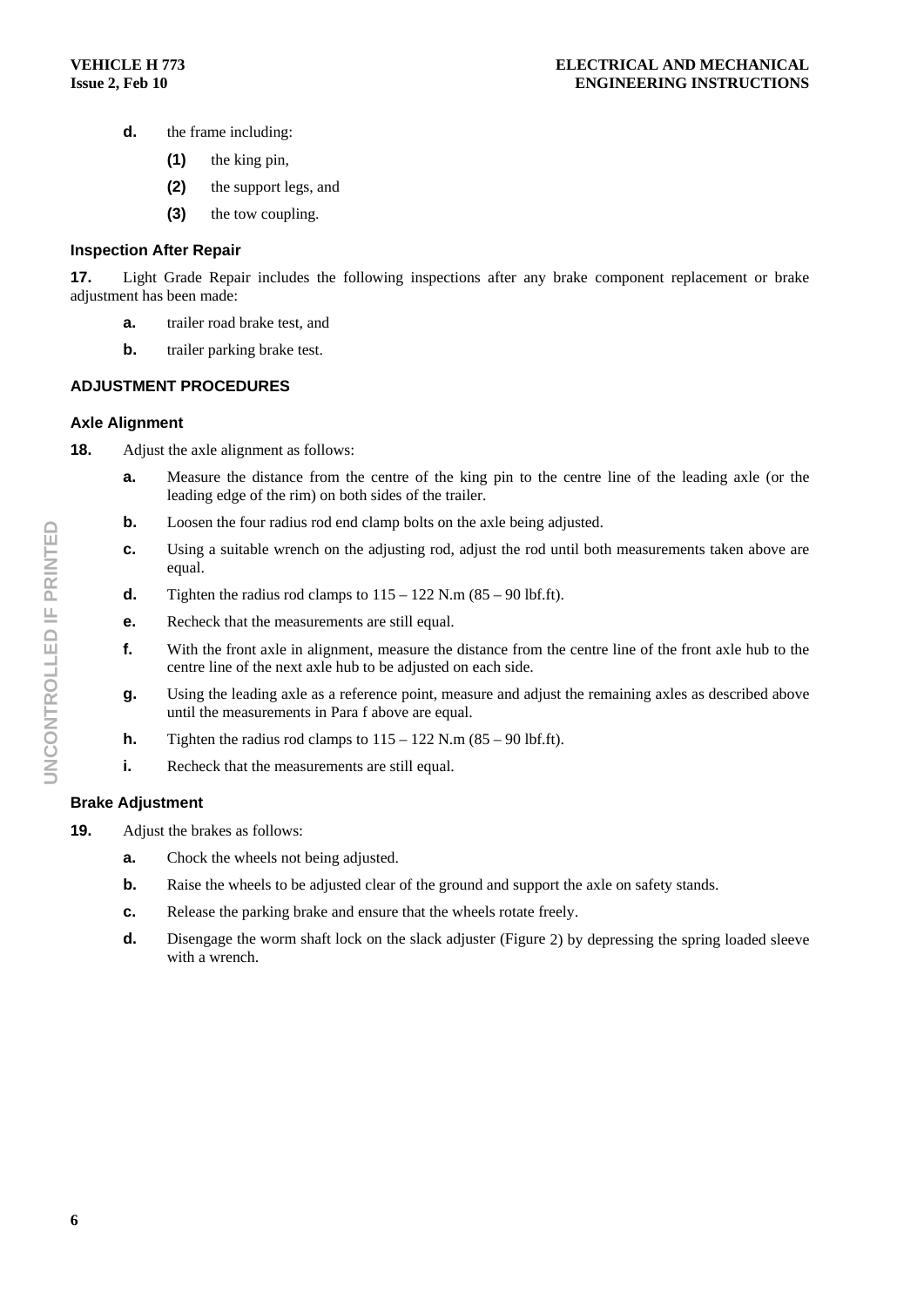

**Figure 2 Slack Adjuster Worm Shaft Lock** 

- **e.** Turn the adjusting screw in a clockwise direction until the brakes become locked.
- **f.** Turn the adjusting screw in an anticlockwise direction until the wheels begin to rotate freely.
- **g.** Release the worm shaft lock and ensure that the adjusting screw is secure.
- **h.** Apply the brakes and check the angle between the slack adjuster and the push rod (Figure 3).

#### **NOTE**

The minimum allowable angle is 90° with brakes applied. If the angle is incorrect, maximum brake application will not be achieved.



**Figure 3 Slack Adjuster and Push Rod Angle**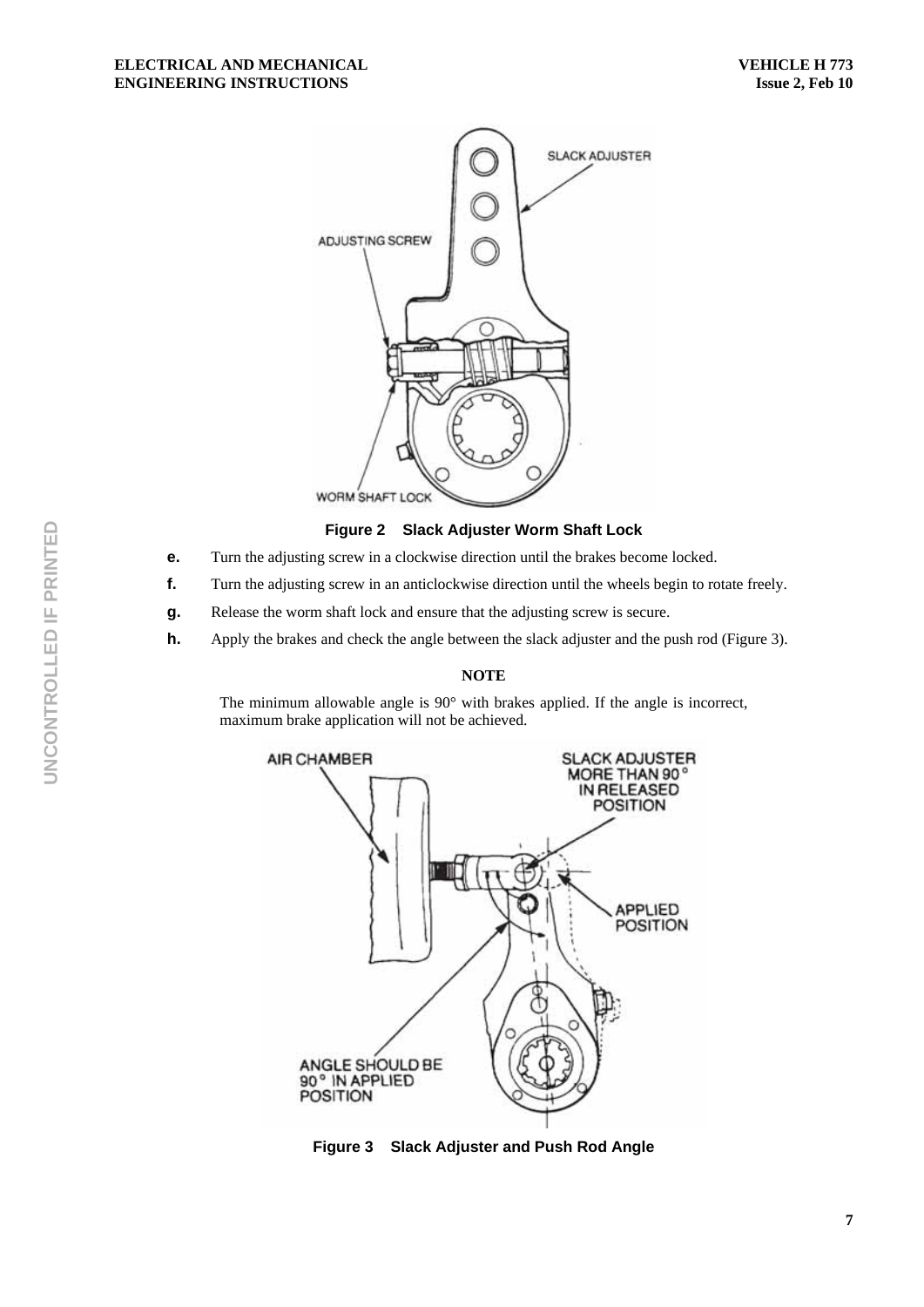- **i.** To obtain the correct angle, release the brakes, then remove the split pin and the clevis pin retaining the push rod clevis to the slack adjuster.
- **j.** Slacken the clevis locknut and adjust the clevis as required.
- **k.** Install the clevis pin in the slack adjuster and push rod clevis.
- **l.** Apply the brakes and check the angle between the push rod and the slack adjuster.
- **m.** If necessary continue the procedure until the correct angle is obtained.
- **n.** When the correct angle is obtained, install the split pin in the clevis pin and tighten the clevis locknut.
- **o.** Remove the safety stands and the wheel chocks.

# **BRAKE SYSTEM**

#### **NOTES**

Inspection after repair as detailed in Para 43 is to be carried out following any brake repairs.

Use Teflon tape or suitable sealant on all air line connections.

#### **Yard Release Valve**

**20.** Removal. Remove the vard release valve as follows (Figure 4):



**Figure 4 Yard Release Valve** 

- **a.** Chock the wheels and drain the air from the air reservoirs.
- **b.** Tag and remove the air lines from the valve.
- **c.** Remove the knob from the valve stem, then remove the two screws securing the valve to the undercarriage and remove the valve.

# **21.** Installation. Install the vard release valve as follows (Figure 4):

- **a.** Position the new valve on the undercarriage and install the two screws to secure the valve to the undercarriage. Install the knob.
- **b.** Connect the air lines to the valve and tighten the connections securely.
- **c.** Charge the air reservoirs to normal operating pressure and check for air leaks at the valve.
- **d.** Rectify any leaks as necessary.

#### **Brake Relay Valve (CA43)**

- **22.** Removal. Remove the brake relay valve as follows (Figure 5):
	- **a.** Chock the wheels and drain the air from the air reservoirs.
	- **b.** Tag and remove the air lines from the valve.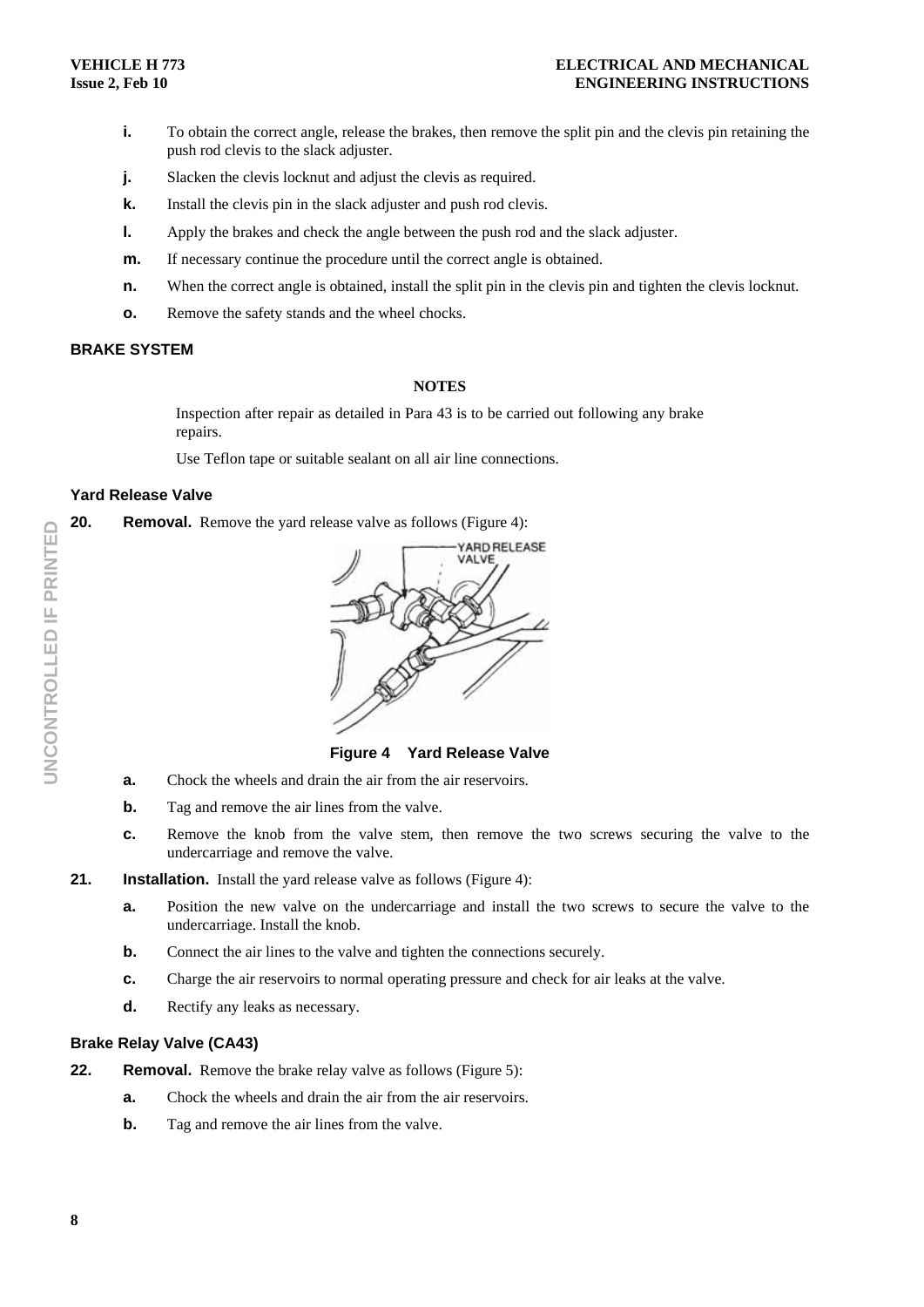#### **ELECTRICAL AND MECHANICAL ENGINEERING INSTRUCTIONS**



# **Figure 5 Brake Relay Valve (CA43)**

**c.** Remove the valve from the rear air reservoir.

**23.** Installation. Install the brake relay valve as follows (Figure 5):

- **a.** Install the valve on the air reservoir.
- **b.** Connect the air lines to the valve and tighten the connections securely.
- **c.** Charge the air reservoirs to normal operating pressure.
- **d.** Operate the foot brake valve and check for air leaks at the relay valve.
- **e.** Rectify any leaks as necessary.

#### **Service Brake Relay Valve (CA38)**

**24.** Removal. Remove the service brake relay valve as follows (Figure 6):



**Figure 6 Service Brake Relay Valve (CA38)** 

- **a.** Chock the wheels and drain the air from the air reservoirs.
- **b.** Tag and remove the air hoses from the unions on the six service brake chambers.
- **c.** Tag and remove the six service brake air hoses from the service brake relay valve.
- **d.** Tag and remove the air hose from the yard release valve at the service brake relay valve.
- **e.** Tag and remove the air hose from the brake relay valve (CA43) at the service brake relay valve.
- **f.** Tag and remove the air hose from the spring brake relay valve at the service brake relay valve.
- **g.** Remove the service brake relay valve from the air reservoir.

**25.** Installation. Install the service brake relay valve as follows (Figure 6):

- **a.** Install the service brake relay valve on the air reservoir.
- **b.** Connect the air hoses from the spring brake relay valve, the brake relay valve and the yard release valve to the service brake relay valve.
- **c.** Connect the six service brake air hoses on to the service brake relay valve and the service brake chambers.
- **d.** Charge the air reservoirs to normal operating pressure.
- **e.** Operate the foot brake valve and check for air leaks at all valves and service brake chambers.
- **f.** Rectify any leaks as necessary.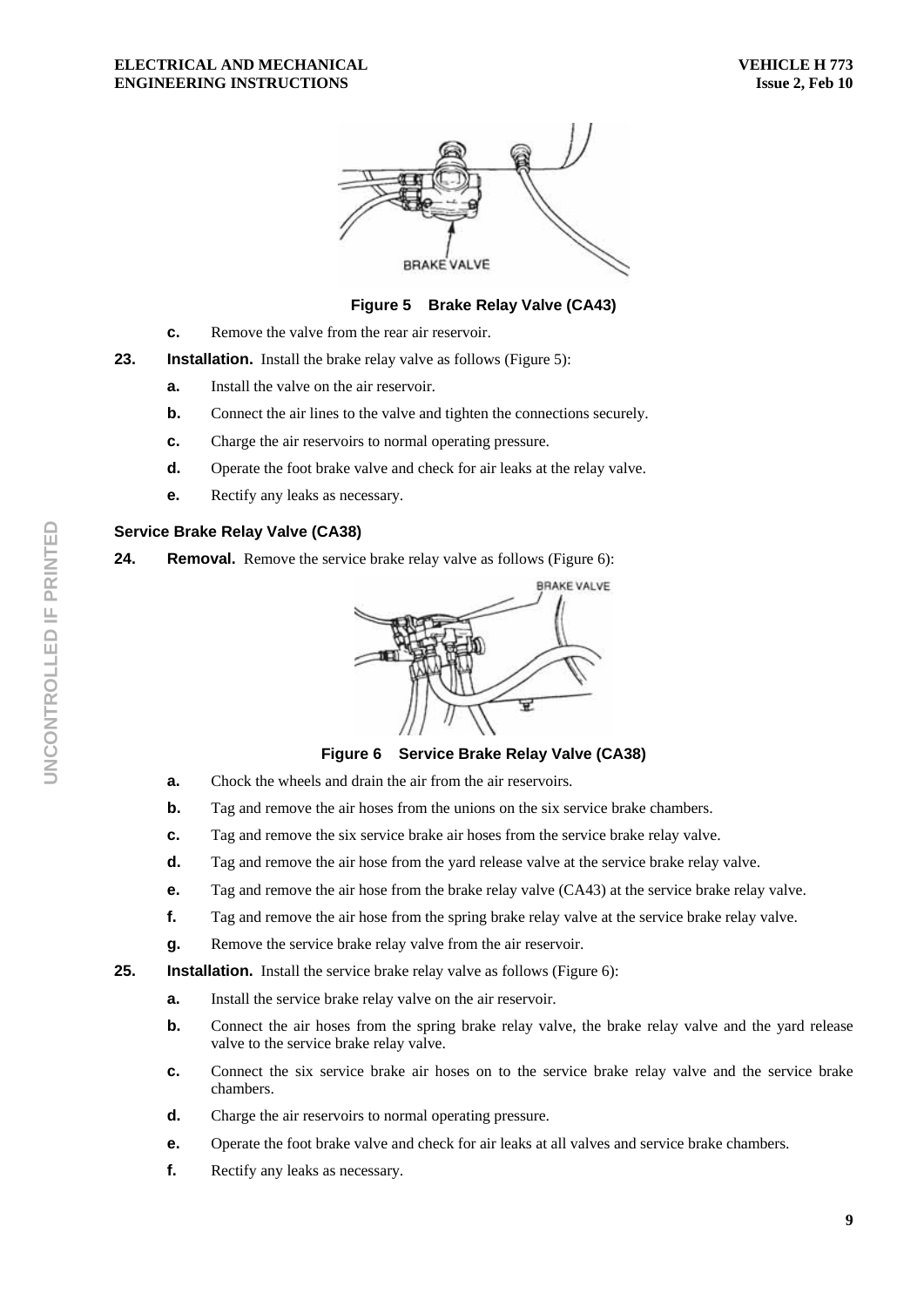# **Spring Brake Relay Valve (CA41 PARC Valve)**

**26. Removal.** Remove the spring brake relay valve as follows (Figure 6):



**Figure 7 Spring Brake Relay Valve (CA41)** 

- **a.** Chock the wheels and drain the air from the air reservoirs.
- **b.** Tag and remove the four spring brake hoses from the spring brake relay valve.
- **c.** Tag and remove the air hose from the service brake relay valve at the spring brake relay valve.
- **d.** Tag and remove the air hose from the yard release valve at the spring brake relay valve.
- **e.** Remove the spring brake relay valve from the air reservoir.
- **27.** Installation. Install the spring brake relay valve as follows (Figure 6):
	- **a.** Install the spring brake relay valve on the air reservoir.
	- **b.** Connect the air hose from the yard release valve to the spring brake relay valve.
	- **c.** Connect the air hose from the service brake relay valve to the spring brake relay valve.
	- **d.** Connect the four spring brake chamber air hoses to the spring brake relay valve.
	- **e.** Charge the air reservoirs to normal operating pressure.
	- **f.** Check for air leaks at the spring brake chambers.
	- **g.** Rectify any leaks as necessary.

# **Air Reservoirs**

- **28. Removal.** Remove the air reservoir as follows:
	- **a.** Chock the wheels and drain the air from the air reservoirs.
	- **b.** Remove the relevant relay valve from the reservoir (Paras 22, 24, or 26).
	- **c.** Remove the air hose interconnecting the reservoir to be removed with the other reservoir.
	- **d.** Remove the four bolts, nuts and washers securing the air reservoir to the mounting brackets.
	- **e.** Remove the air reservoir.
- **29. Installation.** Install the air reservoir as follows:
	- **a.** Position the air reservoir on the mounting brackets and secure it with the four bolts, washers and nuts.
	- **b.** Connect the reservoir interconnecting air hose.
	- **c.** Install the relevant relay valve on the reservoir.
	- **d.** Charge the air reservoirs to normal operating pressure.
	- **e.** Check for air leaks.
	- **f.** Rectify any leaks as necessary.

# **Slack Adjuster**

**30.** Removal. Remove the slack adjuster as follows (Figure 8):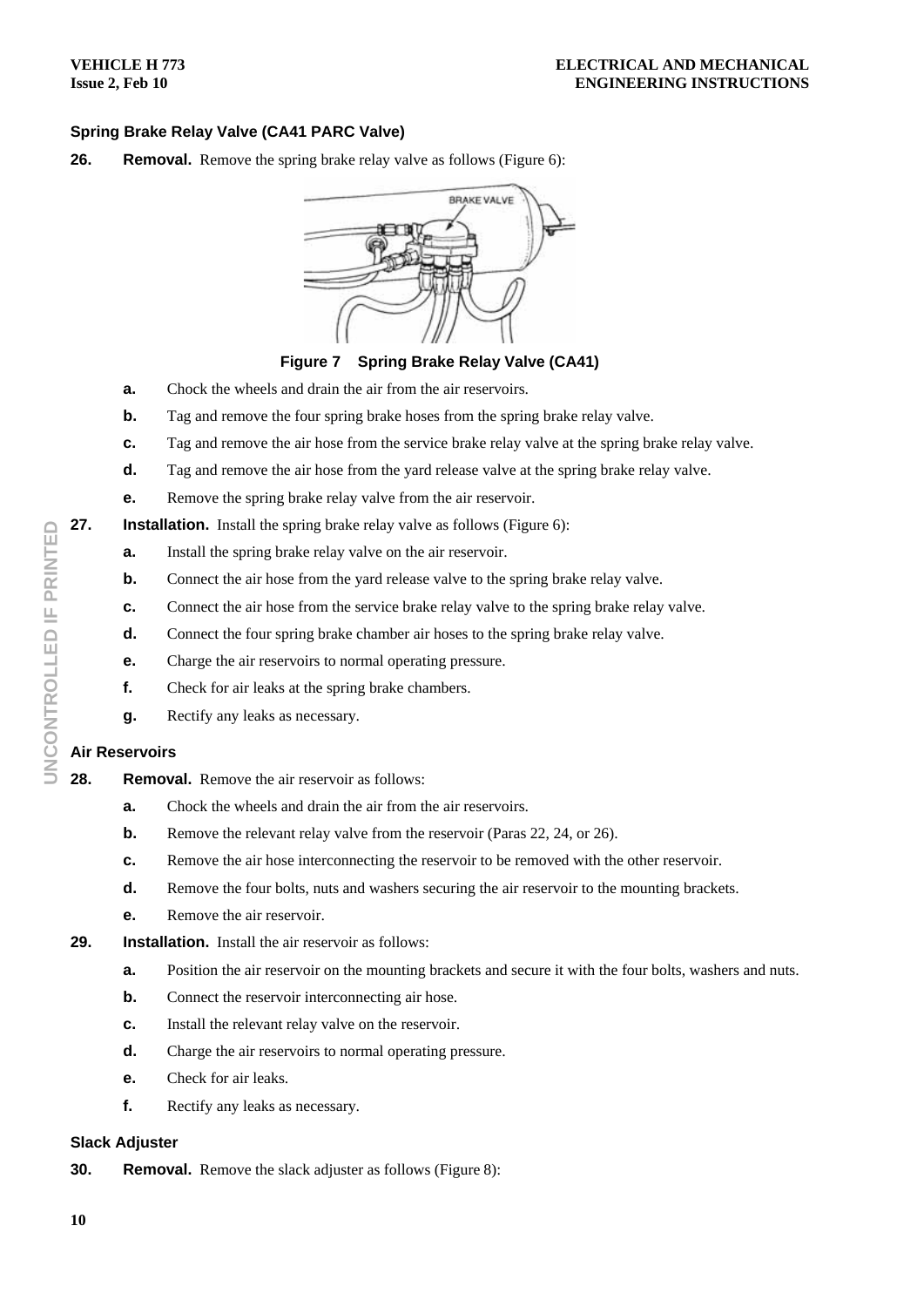

**Figure 8 Slack Adjuster and Push Rod** 

- **a.** Chock the wheels and ensure that the parking brakes are released.
- **b.** Back off the adjuster to be removed by placing a wrench on the adjusting bolt and depressing the locking sleeve.
- **c.** Turn the adjusting bolt anticlockwise until no pressure is exerted by the push rod on the adjuster.
- **d.** Remove the split pin and the clevis pin from the push rod clevis and the slack adjuster.
- **e.** Remove the circlip and washer retaining the slack adjuster to the S-cam shaft.
- **f.** Remove the adjuster.
- **31.** Installation. Install the slack adjuster as follows (Figure 8):
	- **a.** Align the adjuster with the splines on the S-cam shaft and install the adjuster.
	- **b.** Install the clevis pin through the clevis and the slack adjuster.
	- **c.** Install the split pin.
	- **d.** Adjust the brakes (Para 19).

# **Brake Drum**

**32.** Removal. Remove the brake drum from the hub as follows (Figure 9):



**Figure 9 Brake Drum and Hub** 

- **a.** Remove the hub and drum assembly (Para 52).
- **b.** Place the hub on a flat surface with the brake drum uppermost.
- **c.** Remove the bolts, nuts and washers securing the drum to the hub.
- **d.** Remove the drum from the hub.
- **33.** Installation. Install the brake drum as follows (Figure 9):
	- **a.** Position the new drum on the hub.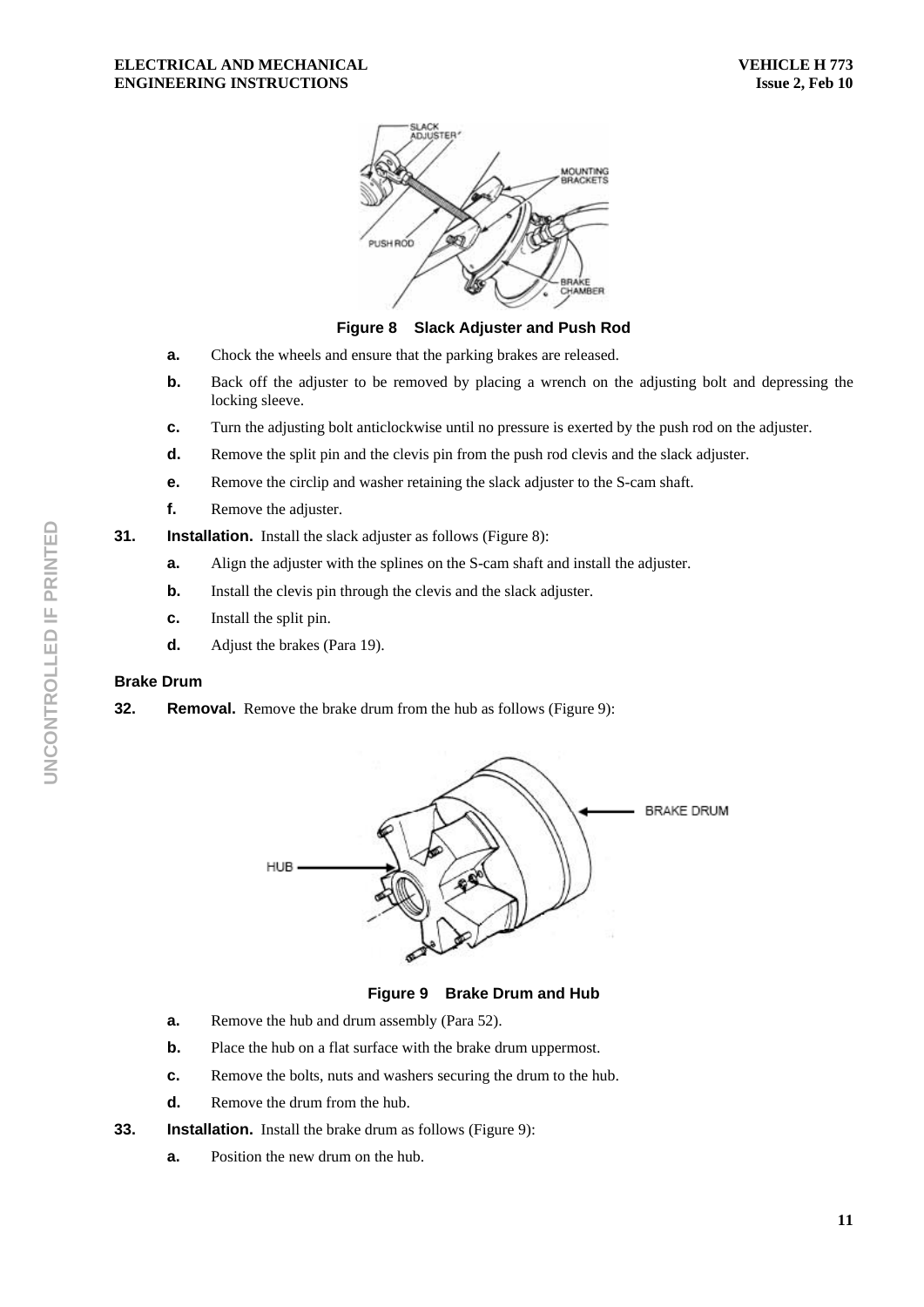- **b.** Install the bolts, washers and nuts.
- **c.** Tighten the bolts to 305–373 N.m (225–275 lbf.ft).
- **d.** Install the hub and drum (Para 53).
- **e.** Adjust the brakes (Para 19).

#### **Brake Shoes**



**New brake parts provided by Fruehauf do not contain asbestos. Older parts still fitted to vehicles may contain asbestos. If any doubt exists as to whether parts contain asbestos or not, the procedures described in EMEI Workshop E 410 shall be complied with.** 

**All replacement brake shoes are to be asbestos free.** 

**34.** Removal. Remove the brake shoes as follows (Figure 10):



**Figure 10 Brake Shoes Removal/Installation** 

- **a.** Remove the hub and drum assembly (Paras 52).
- **b.** Remove the brake drum from the hub (Para 32)
- **c.** Support the lower brake shoe and, using a pair of brake shoe pliers, remove the brake shoe return spring.
- **d.** Remove the C clip securing the anchor pins to the brake shoes and the backing plate.
- **e.** Support the brake shoe and remove the anchor pin from the shoe and the backing plate.
- **f.** Remove the shoe from the backing plate.
- **35. Cleaning and Inspection.** Clean and inspect the brake components as follows:

# **WARNING**

**Under no circumstances is compressed air to be used to remove dust from the brake drums or shoes.** 

- **a.** Thoroughly clean the brake dust from the brake components using a suitable cleaning agent.
- **b.** Inspect the brake shoes for loose, cracked or excessively worn linings, and replace as necessary.
- **c.** Inspect the backing plate for worn anchor pin bushes and replace as necessary.
- **36.** Installation. Install the brake shoes as follows (Figure 10):
	- **a.** Position the brake shoes on the backing plate and install the anchor pins and C clips.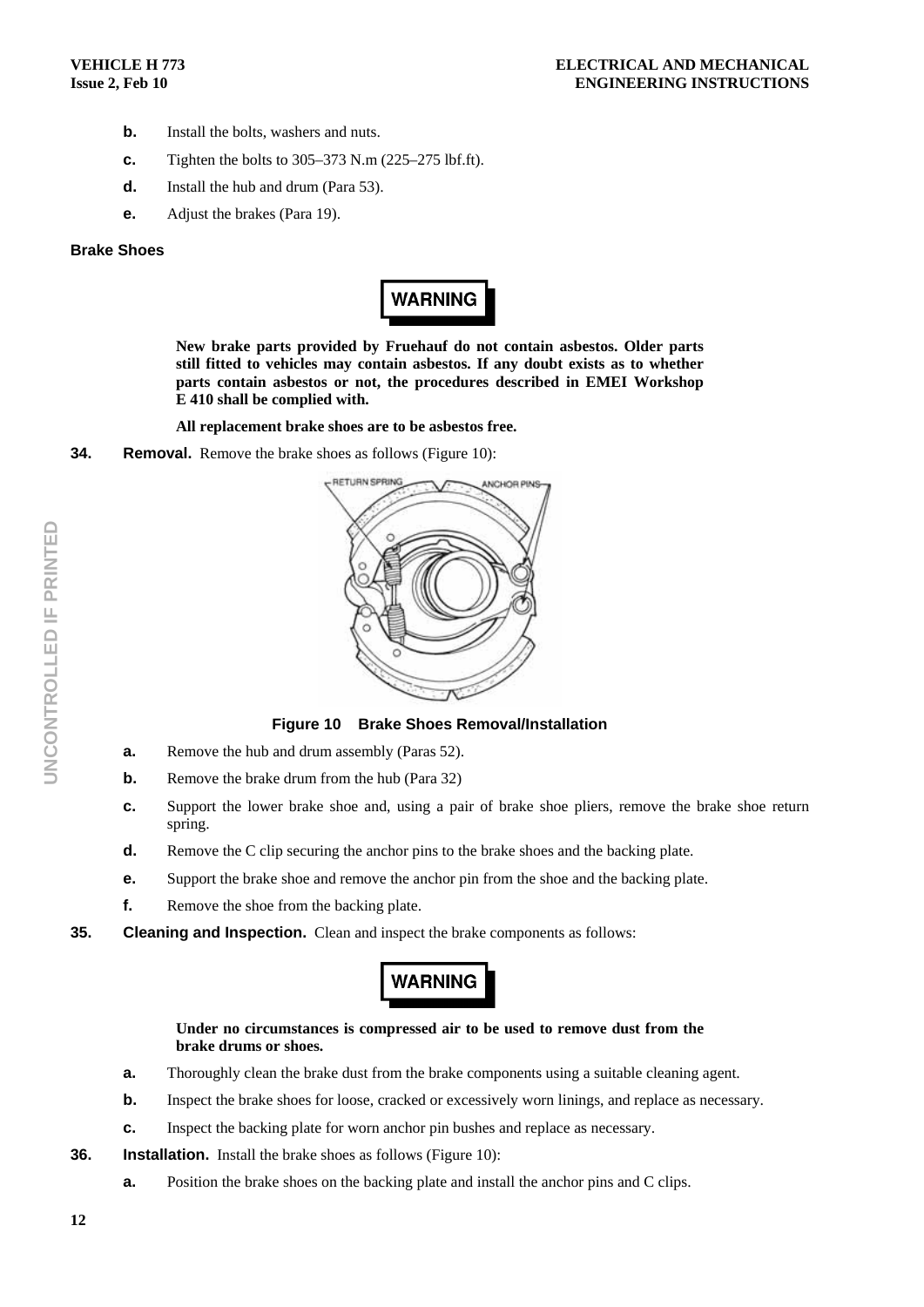#### **ELECTRICAL AND MECHANICAL ENGINEERING INSTRUCTIONS**

- **b.** Using a pair of brake shoe pliers, install the brake shoe return spring.
- **c.** Install the brake drum and hub (Paras 33 and 53).
- **d.** Adjust the brakes (Para 19)

#### **Brake S-cam**

**37.** Removal. Remove the brake S-cam as follows (Figure 11):



**Figure 11 S-cam Mounting** 

- **a.** Remove the brake shoes (Para 34).
- **b.** Remove the slack adjuster (Para 30).
- **c.** Loosen the bolts and nuts securing the S-cam inner bearing and bearing retainers to the axle mount.
- **d.** Remove the S-cam by sliding it out from the inner bearing and the backing plate bushing.
- **38.** Installation. Install the S-cam as follows (Figure 11):
	- **a.** Install the S-cam through the backing plate bushing and the inner bearing.
	- **b. Tighten the bolts and nuts securing the S-cam inner bearing and bearing retainer to the axle mount.**
	- **c.** Install the brake shoes (Para 36).
	- **d.** Install the slack adjuster (Para 31).
	- **e.** Adjust the brakes (Para 19).

#### **Service and Spring Brake Chambers**

**39.** Removal. Remove the service and spring brake chamber as follows (Figure 12):



**Figure 12 Spring Brake Release Stud** 

**a.** Chock the wheels.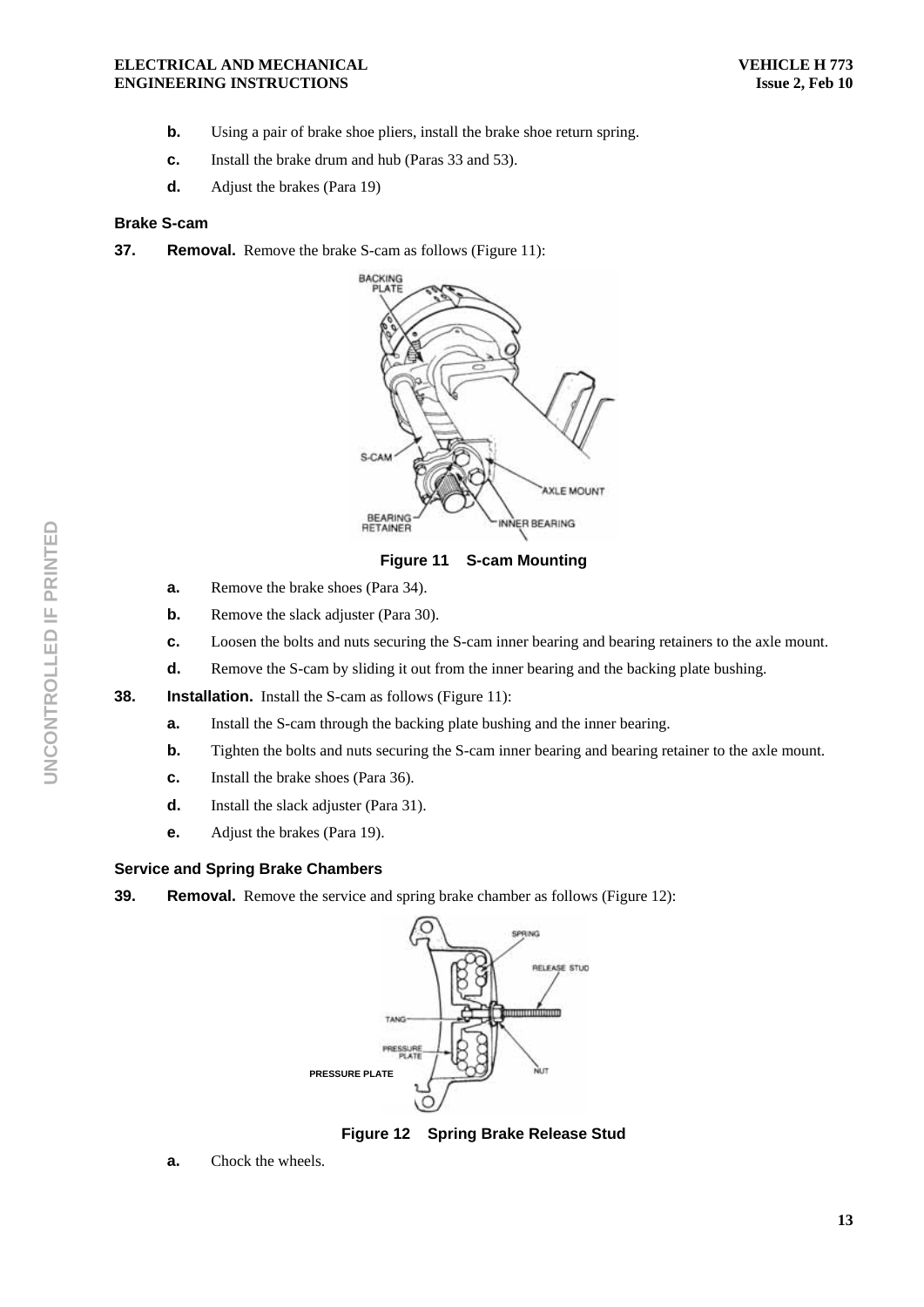- **b.** Remove the dust cap from the spring brake housing and insert the spring brake release stud through the opening in the rear of the chamber into the spring pressure plate.
- **c.** Rotate the stud one-quarter of a turn in either direction to engage the tangs of the release stud into the slot in the pressure plate.
- **d.** Ensure that the release stud remains engaged in the pressure plate, then tighten the nut with a wrench to fully compress the spring.
- **e.** Drain the air from the air reservoirs.
- **f.** Tag and remove the service and spring brake air hoses from the chamber.
- **g.** Remove the split pin and the clevis pin from the push rod clevis and the slack adjuster.
- **h.** Remove the two nuts and washers retaining the brake chamber to the axle mounting bracket (Figure 8).
- **i.** Remove the chamber.
- **40.** Installation. Install the service and spring brake chamber as follows (Figure 12):
	- **a.** Secure the brake chamber to the axle mounting using the two washers and nuts.
	- **b.** Tighten the mounting nuts to 122–149 N.m (90–110 lbf.ft) ensuring the push rod does not bind.
	- **c.** Align the slack adjuster and the push rod clevis, then install the clevis pin and the split pin.
	- **d.** Connect the service and spring brake air hoses to the brake chambers.
	- **e.** Charge the air reservoirs to normal operating pressure.
	- **f.** Remove the release stud and nut to uncage the spring brake pressure plate and spring.
	- **g.** Apply the service and spring brakes in turn and check for correct operation.
	- **h.** Adjust the brakes (Para 19).
	- **i.** Check for any air leaks and rectify as necessary.

# **Air Lines**

- **41. Removal.** Remove the air line as follows:
	- **a.** Drain the air from the air reservoirs.
	- **b.** Release the compression nut from each end of the line.
	- **c.** Remove any clamps securing the line to the trailer.
	- **d.** Remove the line from the trailer.
- **42. Installation.** Install the air line as follows:
	- **a.** Cut a length of air line, of the same diameter and pressure rating as the line removed, to the required length.
	- **b.** Install the compression nut and new nipple on the air line.
	- **c.** Install the air line on the trailer and tighten the compression nuts securely.
	- **d.** Charge the air reservoirs to normal operating pressure.
	- **e.** Check for any air leaks.
	- **f.** Rectify any leaks as necessary.

#### **Inspection After Repair**

- **43.** The following inspections are to be conducted following brake repairs or adjustments:
	- **a.** Brakes:
		- **(1)** Apply the trailer brakes by use of the foot brake and the hand control on the towing vehicle and note any erratic action, excessive binding, side pull or noise. Rectify as necessary.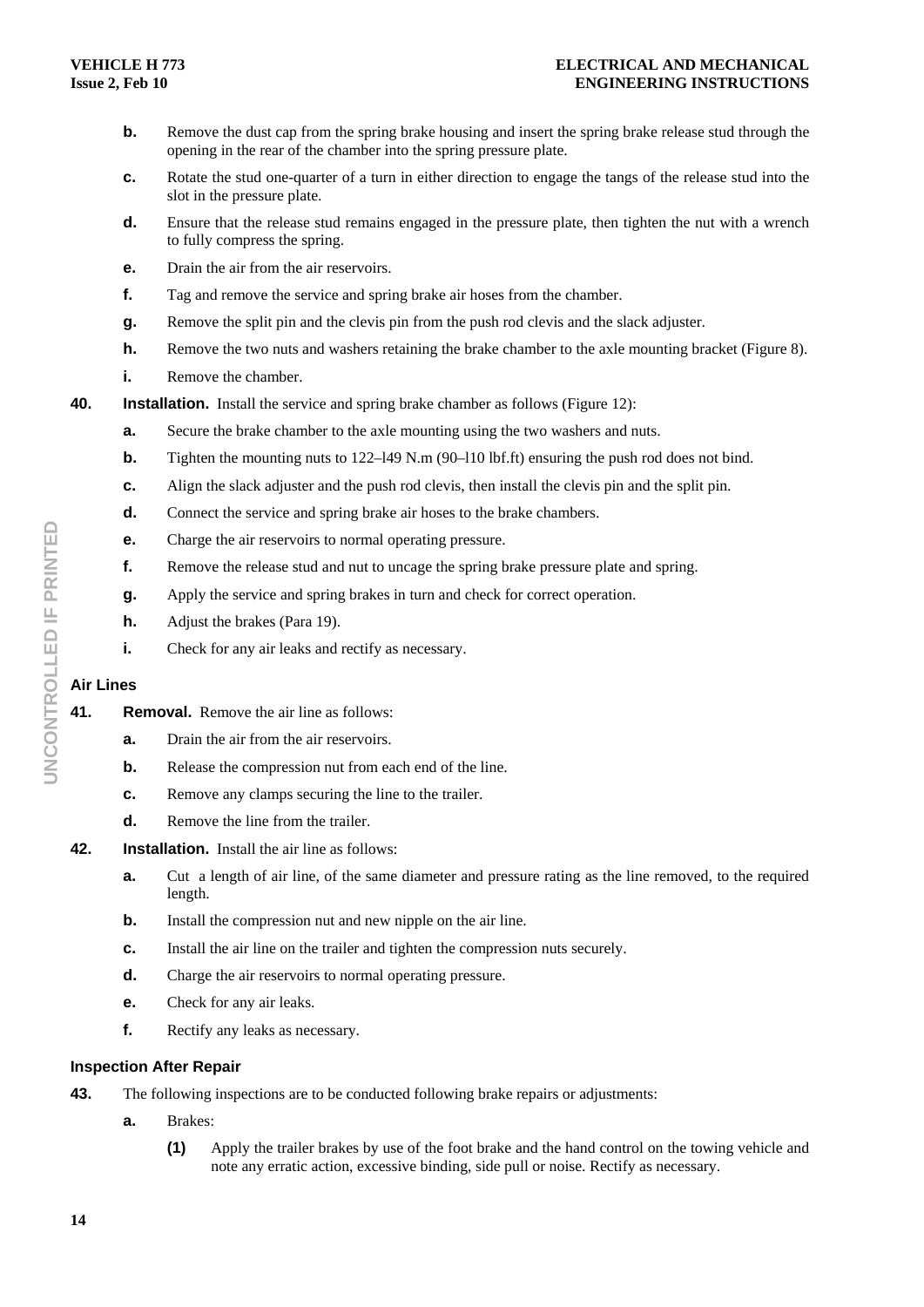- **(2)** Disconnect the emergency supply line and check for automatic application of the spring brakes.
- **b.** Parking Brakes:
	- **(1)** Apply the emergency/parking brake control in the towing vehicle and check for application of the spring brakes.
	- **(2)** Apply the parking brake on a gradient of approximately 25% with a 20 tonne payload. The parking brake must be able to hold the laden vehicle. Rectify as necessary.

# **Brake System Fault Finding**

**44.** Table 2 details common faults and rectifications, for the brake system.

| Serial         | Symptom                      | <b>Probable Cause</b>                                                                         | <b>Remedial Action</b>                          |
|----------------|------------------------------|-----------------------------------------------------------------------------------------------|-------------------------------------------------|
| 1              | Insufficient braking         | Mechanical components damaged                                                                 | Check for damaged parts,<br>replace as required |
|                |                              | Worn brake linings                                                                            | Replace brake shoes                             |
|                |                              | Low air pressure in the brake system                                                          | Check supply pressure from<br>the prime mover   |
|                |                              | Incorrect adjustment                                                                          | Adjust brakes                                   |
|                |                              | Reservoir drain cock open                                                                     | Close drain cock                                |
| $\overline{2}$ | Brakes apply too slowly      | Brakes require adjusting or<br>lubrication                                                    | Adjust brakes. Lubricate brake<br>components    |
|                |                              | Relay valve (CA43) faulty                                                                     | Replace valve                                   |
|                |                              | Blocked or restricted air lines/hoses                                                         | Clear blockage. Replace air<br>line or hose     |
|                |                              | Leaking brake chamber diaphragm                                                               | Replace brake chamber                           |
| 3              | Brakes release too<br>slowly | Brakes require adjusting or<br>lubrication                                                    | Adjust brakes. Lubricate brake<br>components    |
|                |                              | Relay valve (CA43) faulty                                                                     | Replace valve                                   |
|                |                              | Blocked or restricted air lines                                                               | Clear blockage. Replace air<br>line             |
| 4              | Brakes do not release        | Brake shoe return spring weak or<br>broken                                                    | Replace spring                                  |
|                |                              | Spring brake chamber diaphragm<br>faulty                                                      | Replace brake chamber                           |
|                |                              | Faulty spring brake relay valve,<br>service brake relay valve (CA38) or<br>relay valve (CA43) | Replace faulty valve                            |
| 5              | Brakes grab or are           | Grease on brake linings                                                                       | Replace brake shoes and seal                    |
|                | erratic                      | Faulty brake chamber(s)                                                                       | Replace chamber(s)                              |
|                |                              | Eccentric brake drum(s)                                                                       | Replace drum(s)                                 |
|                |                              | Loose brake lining                                                                            | Replace brake shoe                              |
|                |                              | Brake shoe return spring weak or<br>broken                                                    | Replace spring                                  |
| 6              | Uneven brakes                | Grease on brake linings                                                                       | Replace brake shoes and seal                    |
|                |                              | Incorrect adjustment                                                                          | Adjust brakes                                   |
|                |                              | Eccentric brake drum(s)                                                                       | Replace drum(s)                                 |
|                |                              | Brake chamber diaphragm leaking                                                               | Replace brake chamber                           |

**Table 2 Brake System Fault Finding**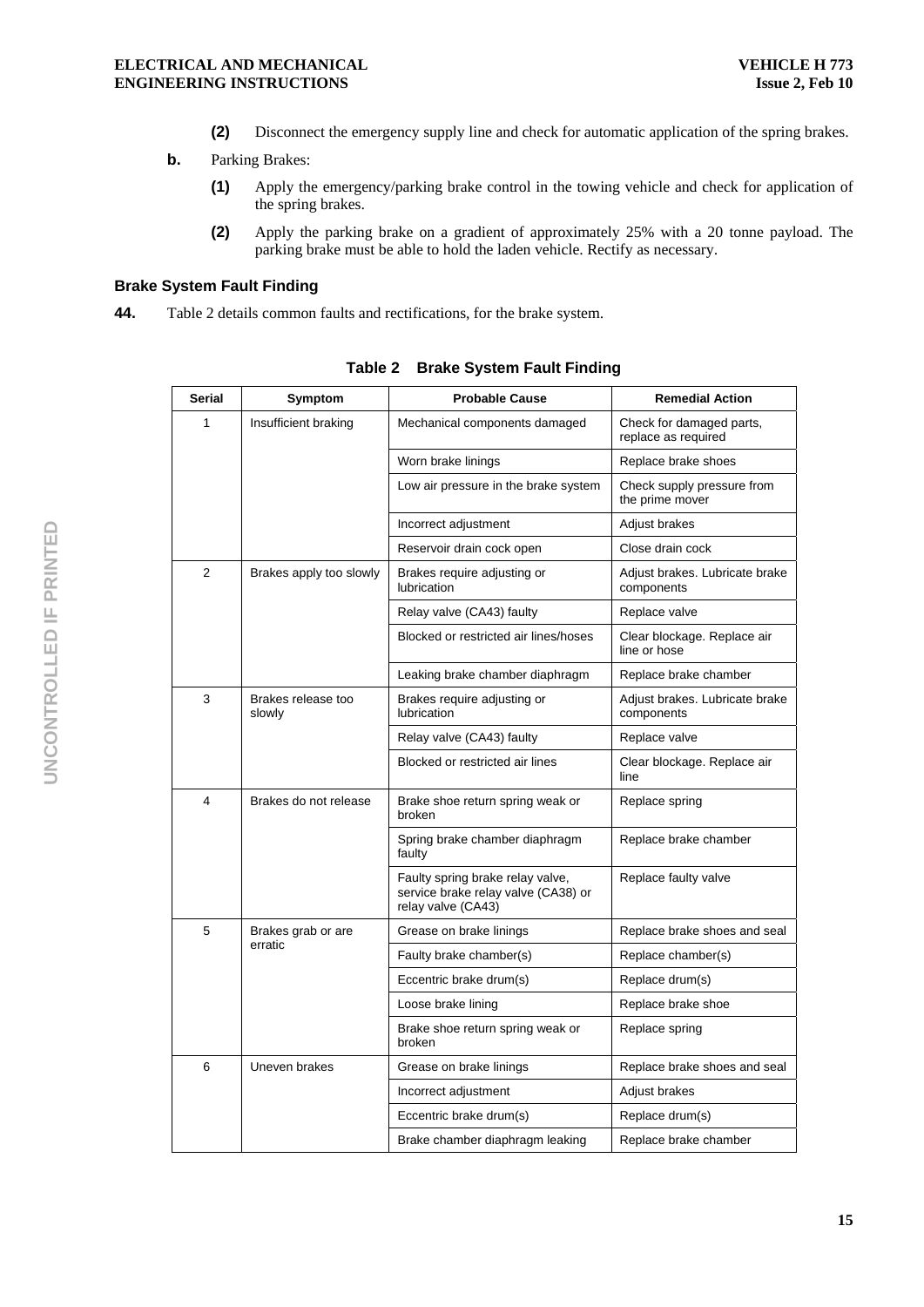| <b>Serial</b> | Symptom                                                                                           | <b>Probable Cause</b>                     | <b>Remedial Action</b>       |
|---------------|---------------------------------------------------------------------------------------------------|-------------------------------------------|------------------------------|
| 7             | Spring brake does not<br>hold                                                                     | Power spring broken                       | Replace brake chamber        |
|               |                                                                                                   | Brakes require adjusting                  | Adjust brakes                |
|               |                                                                                                   | Faulty spring brake relay valve           | Replace valve                |
| 8             | Brakes drag after<br>spring brakes have<br>been used                                              | Low spring brake hold-off air<br>pressure | Check air pressure in system |
|               |                                                                                                   | Leaking air lines                         | Repair leaks                 |
| 9             | Spring brakes will not<br>Insufficient air pressure<br>release<br>Faulty spring brake relay valve |                                           | Check air pressure in system |
|               |                                                                                                   | Replace valve                             |                              |
|               |                                                                                                   | Spring brake chamber diaphragm<br>faulty  | Replace chamber              |

# **Table 2 Brake System Fault Finding (Continued)**

# **AXLES/SUSPENSION**

# **Radius Rod/Bushes**

**45. Removal.** Remove the radius rod/bushes as follows (Figure 13):



**Figure 13 Radius Rod Mounting** 

- **a.** Remove the wheels (Para 54).
- **b.** Remove the bolts, nuts and washers securing the radius rod in the front spring hanger and the axle bracket.
- **c.** Support the radius rod and using a suitable lever, pry the bushes out of the spring hanger and the axle bracket.
- **d.** Remove the radius rod and discard the bushes.
- **46.** Installation. Install the radius rod/bushes as follows (Figure 13):
	- **a.** Position the radius rod in the spring hanger Install a new bush in both sides of the spring hanger.
	- **b.** Using a suitable length bolt, flat washers and nut, seat the bushes into the radius rod and the spring hanger.
	- **c.** Remove this bolt, nut and washers. Install the original retaining bolt, washer and nut.
	- **d.** Align the radius rod in the axle bracket. Install a new bush in both sides of the bracket.
	- **e.** Using a suitable length bolt, flat washers and nut, seat the bushes into the radius rod and the axle bracket.
	- **f.** Remove this bolt, nut and washers. Install the original retaining bolt, washer and nut.
	- **g.** Tighten both retaining bolts to  $460 490$  N.m  $(340 360$  Ibf.ft).
	- **h.** Replace the wheels (Para 55).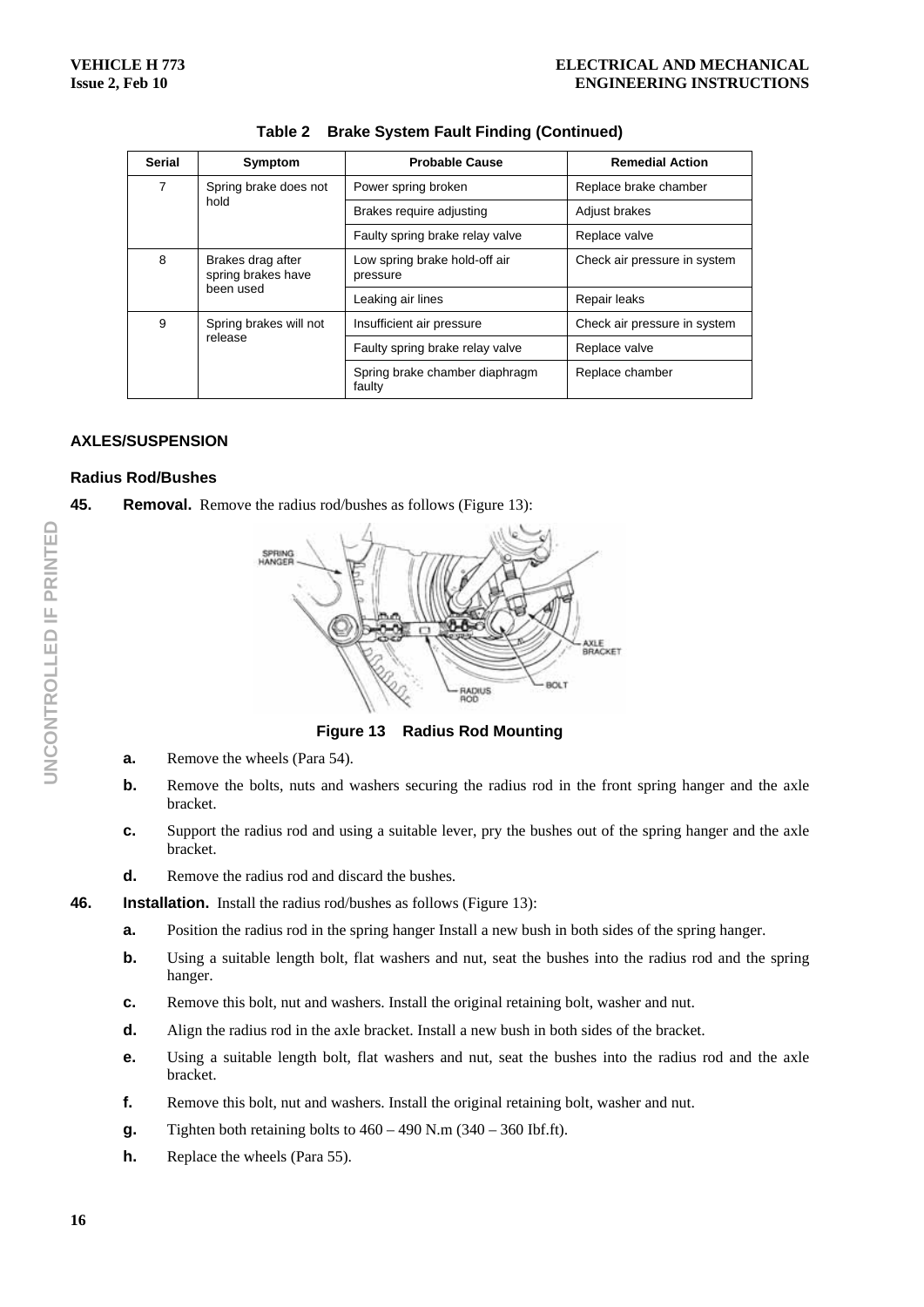#### **ELECTRICAL AND MECHANICAL ENGINEERING INSTRUCTIONS**

#### **Springs**

**47.** Removal. Remove the springs as follows (Figure 14):



**Figure 14 Spring Locating Bolt** 

- **a.** Remove the wheels (Para 54).
- **b.** Remove the four nuts and washers retaining the U-bolts to the axle bracket.
- **c.** Remove the U-bolts and the saddle.

# **WARNING**

**This assembly is very heavy. Extreme care must be taken to avoid personal injury.** 

- **d.** Position a jack under the axle adjacent to the spring and remove the safety stand.
- **e.** Lower the axle until the weight of the spring is lightly supported on the axle and replace the safety stand.
- **f.** Remove the bolts securing the spring to the equaliser beam and the spring hanger and remove the spring.
- **48. Installation.** Install the springs as follows:
	- **a.** Position the spring on the axle. Locate the spring ends in the spring hanger and the equaliser beam and secure it with the bolts.
	- **b.** Raise the axle and spring assembly and support the axle on a safety stand.
	- **c.** Position the U-bolt saddle on top of the spring and install the U-bolts.
	- **d.** Install the washers and nuts on the U-bolts and tighten them to  $461 488$  N.m  $(340 360$  Ibf.ft).

#### **NOTE**

The U-bolts must be retightened after approximately 1 000 km with the trailer loaded.

- **e.** Replace the wheels (Para 55).
- **49. Spring Centre Bolt Replacement.** Replace the spring centre bolt as follows: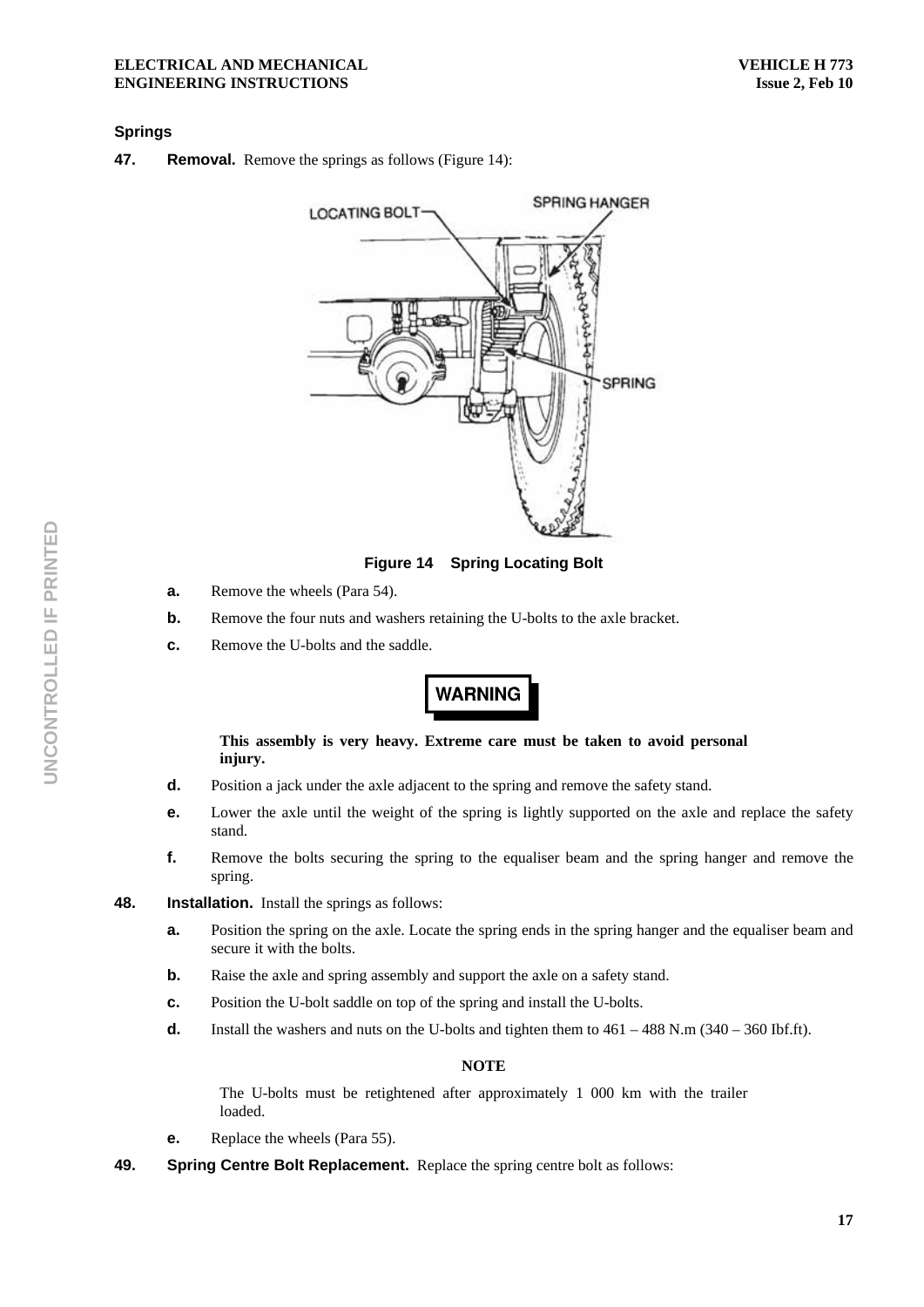- **a.** Remove the spring (Para 47).
- **b.** Remove the broken centre bolt from the spring.
- **c.** Align the spring leaves and install the centre bolt and nut. Tighten the nut securely.
- **d.** Install the spring (Para 47.a).

#### **Equaliser Beams**

**50.** Removal of Bushes. Remove the equaliser beam bushes as follows (Figure 15):



**Figure 15 Spring Locating Bolt and Pin** 

- **a.** Support the trailer frame on suitable safety stands.
- **b.** Remove the spring locating bolt from the equaliser beam.
- **c.** Remove the bolt, nut and washer retaining the equaliser beam in the equaliser hanger.
- **d.** Using a suitable lever, pry the bushes from the equaliser hanger and beam.
- **e.** Manipulate the equaliser beam from the hanger.
- **51.** Installation. Install the equaliser beam bushes as follows (Figure 15):
	- **a.** Position the equaliser beam in the hanger.
	- **b.** Install a new bush in both sides of the hanger.
	- **c.** Using a suitable length bolt, flat washer and nut, seat the bushes into the equaliser hanger and the equaliser beam.
	- **d.** Remove the bolt, nut and washers.
	- **e.** Install the retaining bolt, washer and nut.
	- **f.** Tighten the retaining bolt to  $461 488$  N.m  $(340 360$  lbf.ft).
	- **g.** Install the spring locating bolt in position.

# **Hub Seal and Wheel Bearings**

**52.** Removal. Remove the hubs and bearings as follows (Figure 16):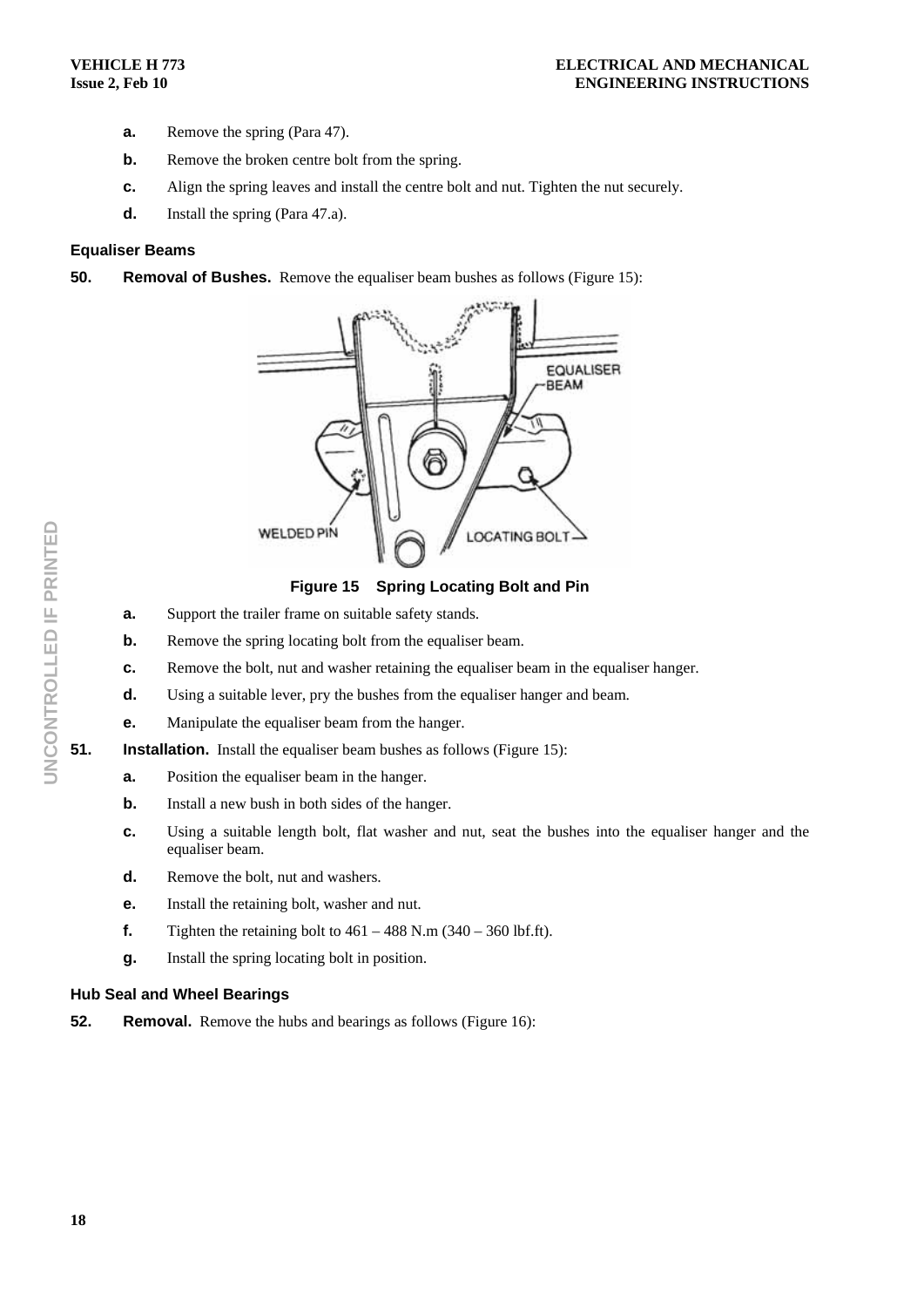

**Figure 16 Axle Assembly – Exploded View** 

- **a.** Cage the spring brake (Para 39a. to d.) adjacent to the hub to be removed and apply the parking brake.
- **b.** Using a suitable jack under the axle, raise the trailer until the wheels are clear of the ground and support the axle on safety stands.
- **c.** Using special tool JLA 13943 (Table 2, Item 1) remove the hub cap and O ring and discard the O ring.
- **d.** Position a wheel trolley jack under the wheels and support the weight. Straighten the lock tabs on the lock washer and remove the locknut using special tool JLA 13943.
- **e.** Remove the lock washer. Remove the adjusting nut using tool JLA 13943.
- **f.** Remove the outer wheel bearing. Remove the wheel hub and brake drum from the axle shaft.
- **g.** Remove the inner wheel bearing from the axle shaft. Tap the seal from the axle shaft and discard it.
- **h.** Using a suitable drift, remove the inner and outer wheel bearing cups (Figure 17).



**Figure 17 Bearing Cup Removal** 

- **53.** Installation. Install the wheel bearings and hub as follows (Figure 16):
	- **a.** Thoroughly clean the hub assembly and the axle shaft, then using a suitable drift, install the inner and outer bearing cups into the hub.
	- **b.** Lubricate the outer surface of the seal and position the seal on the axle shaft.
	- **c.** Using the fabricated seal installer (Table 2, Item 2), seat the seal against the axle flange (Figure 18).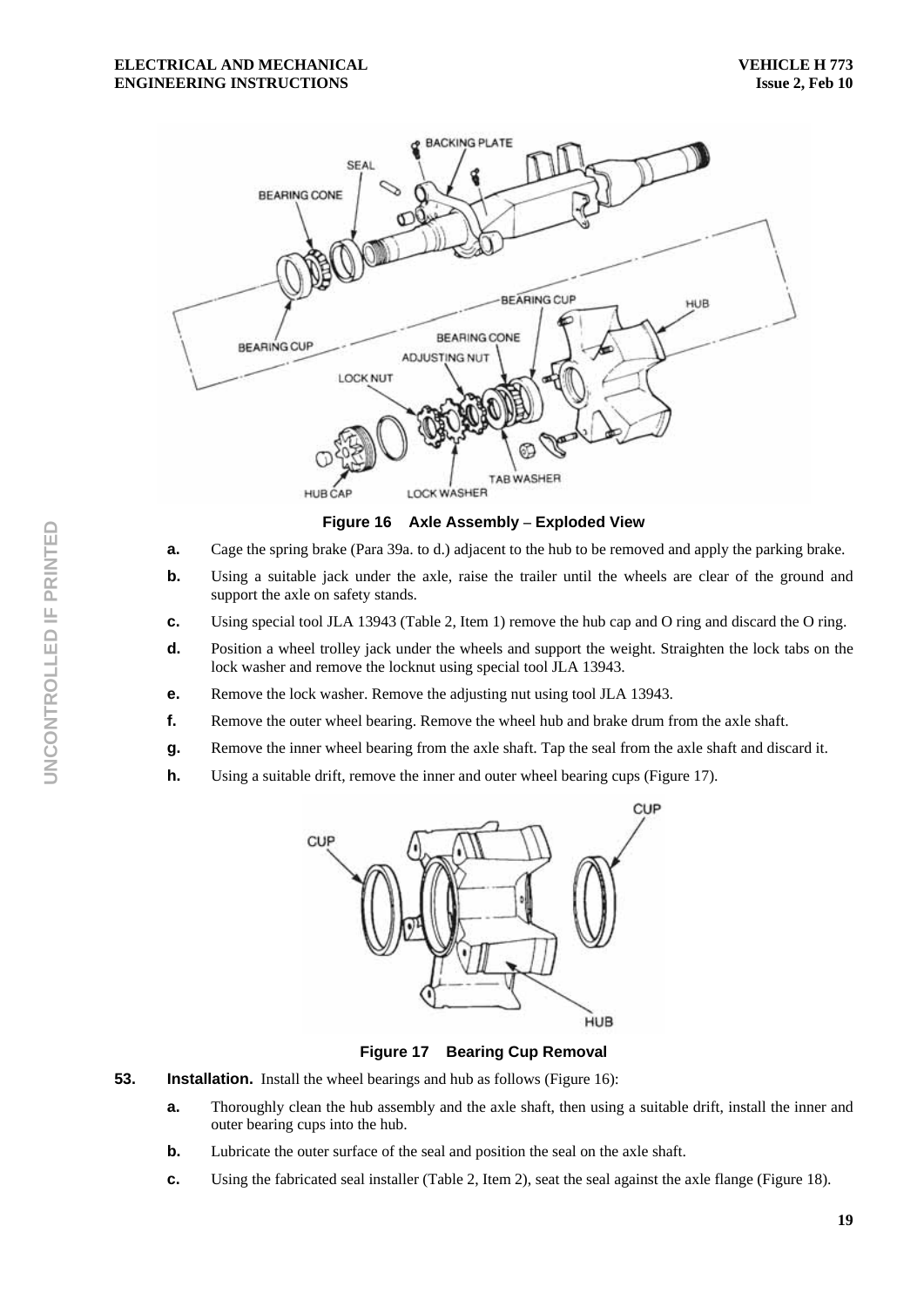

**Figure 18 Seal Installation** 

- **d.** Pack the inner and outer bearings with grease XG-291.
- **e.** Install the inner wheel bearing on the axle shaft. Using a wheel trolley jack, position the brake drum, hub and wheels on the axle shaft.

#### **NOTE**

The wheel bearings are fully floating on the axle shaft.

- **f.** Install the outer wheel bearing and the adjusting nut. While rotating the wheels, tighten the nut using special tool JLA 13943 (Table 2, Item 1) to seat the bearings and the seal in the hub.
- **g.** Back off the adjusting nut anticlockwise until the wheels rotate freely.
- **h.** Install the lock washer and locknut. Bend the lock tabs to secure the adjusting nut and the locknut.
- **i.** Install a new O ring on the hub cap.
- **j.** Lubricate the O ring and the hub cap threads. Fill the hub cavity with XG-291 grease. Install the cap and tighten it securely using special tool JLA 13943.
- **k.** Remove the safety stands and lower the wheel to the ground..
- **l.** Release the parking brake and uncage the spring brake (Para 40).

# **WHEELS**

- **54. Removal.** Remove the wheels as follows:
	- **a.** Chock the wheels not being removed and apply the parking brake.
	- **b.** Position a jack under the appropriate axle, then loosen the wheel nuts on the wheels to be removed.
	- **c.** Raise the axle until the wheels are clear of the ground and support the axle on a safety stand.
	- **d.** Loosen the wheel nuts and tap the clamps lightly with a hammer, then remove the wheel nuts and clamps.
	- **e.** Remove the outer wheel using suitable lifting equipment.
	- **f.** Remove the spacer, then remove the inner wheel using suitable lifting equipment.
- **55.** Installation. Replace the wheels as follows (Figures 19 and 20):

#### **NOTE**

Ensure that the drive lugs are positioned as shown in Figure 19 for a left side wheel or Figure 20 for a right side wheel.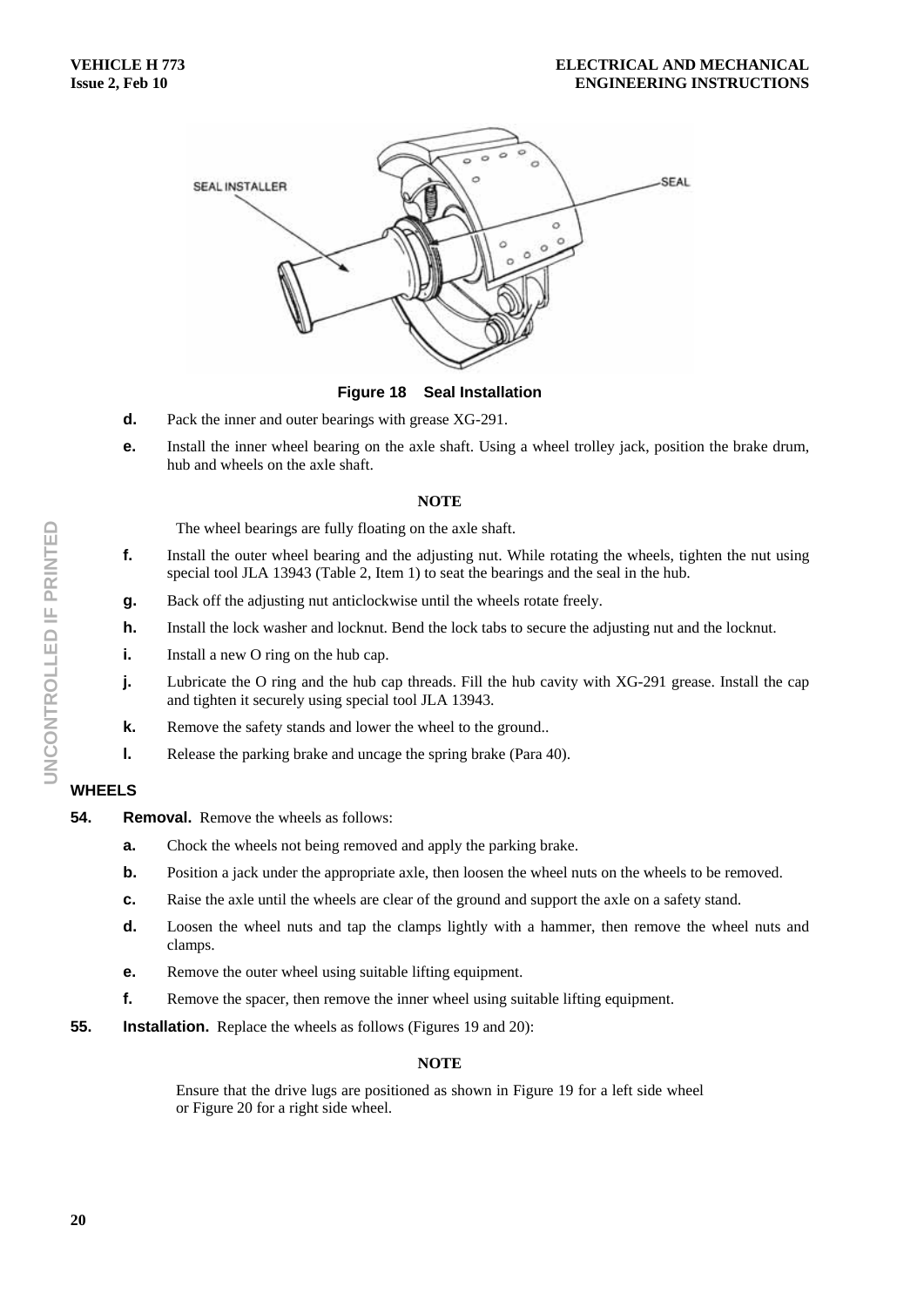





**Figure 20 Right Side Wheel – Drive Lug Location** 

- **a.** Position the inner wheel on the hub using suitable lifting equipment, ensuring that the valve stem points away from the trailer and the drive lugs are positioned correctly (Figures 19 and 20).
- **b.** Install the spacer and then the outer wheel.
- **c.** Install the wheel clamps and nuts. Place a block of wood adjacent to the outer tyre. Revolve the wheels and check for excessive run out. Adjust the nuts progressively to eliminate any run out.
- 



**e.** Remove the safety stand and lower the wheel to the ground. Remove the wheel chocks.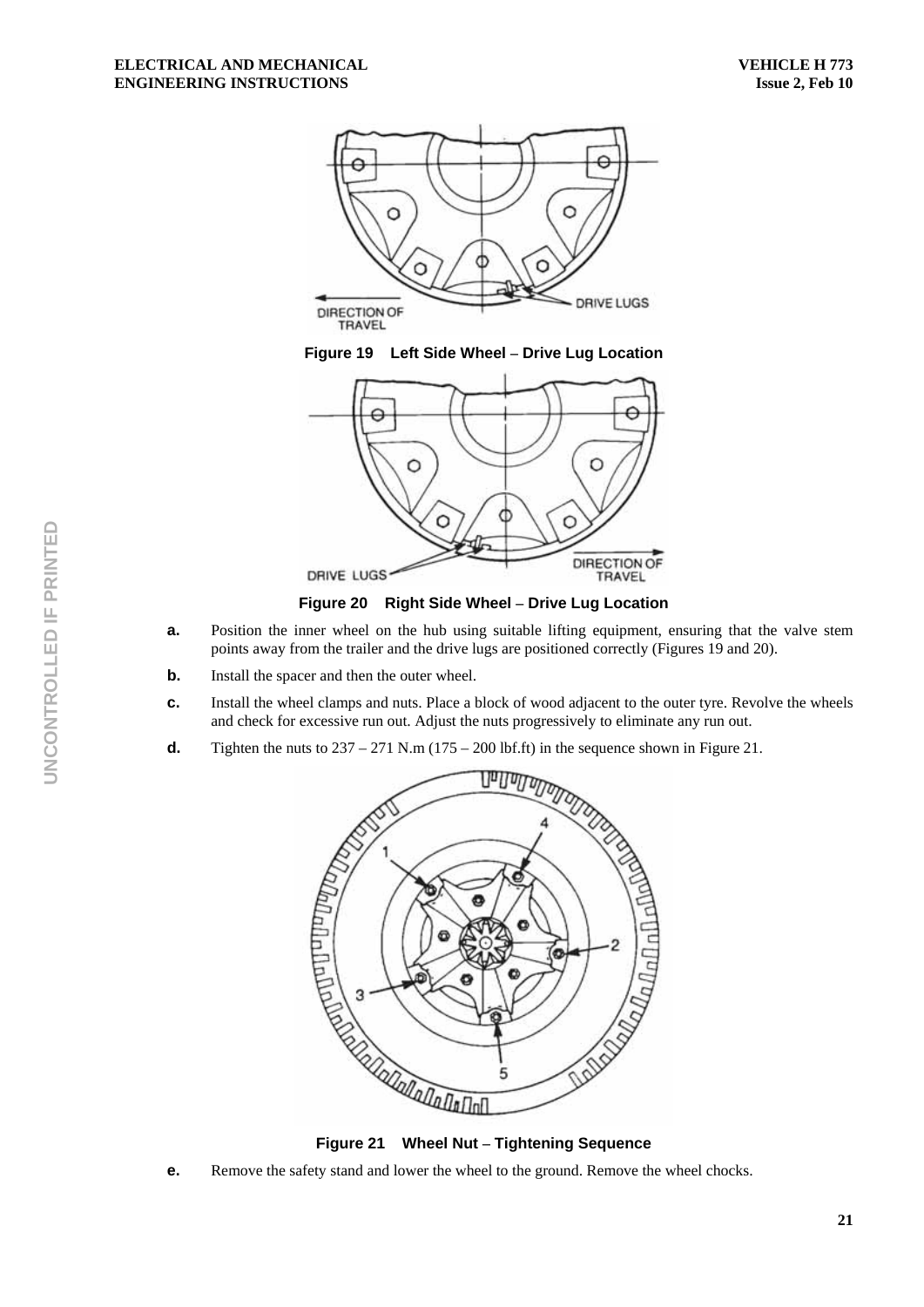**VEHICLE H 773 Issue 2, Feb 10** 

# **ELECTRICAL**

# **NOTE**

Replacement lamps must be of correct rating as detailed in the RPS 02199.

# **Stop, Tail, Reversing and Indicator Lights.**

# **56.** Lamp Replacement. Replace faulty lamps as follows (Figure 22):



# **Figure 22 Stop/Tail, Reversing and Indicator Light – Exploded View**

- **a.** Remove the four screws securing the lens cover to the light unit.
- **b.** Replace the lamp as required.
- **c.** Install the lens and secure with the four screws ensuring that the gasket is seated correctly.
- **d.** Test the lights for correct operation and rectify as necessary.
- **57.** Light Assembly Replacement. Replace the light unit assembly as follows (Figure 22):
	- **a.** Remove the four screws securing each lens cover to the light unit.
	- **b.** Tag and disconnect the light unit wiring from the unit.
	- **c.** Remove the two screws and nuts securing the light unit to the coaming rail, then remove the unit.
	- **d.** Install the light unit and secure it to the coaming rail with the two screws and nuts.
	- **e.** Connect the light unit wiring, then install and secure the lens covers with the screws.
	- **f.** Test the lights for correct operation and rectify as necessary.

# **Stop/Tail and Number Plate Light.**

**58.** Lamp Replacement. Replace faulty lamps as follows (Figure 23):



**Figure 23 Stop/Tail and Number Plate Light – Exploded View**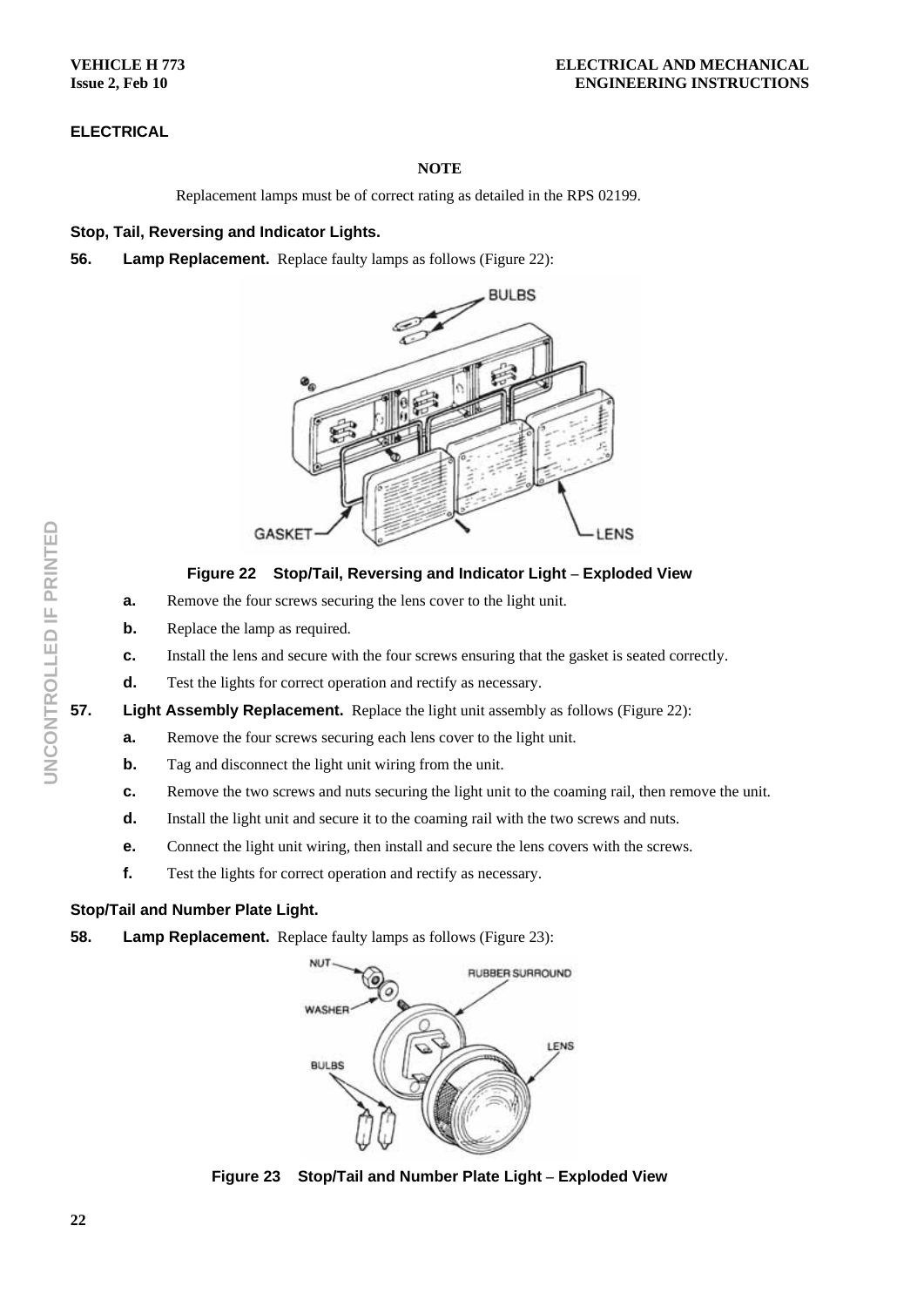#### **ELECTRICAL AND MECHANICAL ENGINEERING INSTRUCTIONS**

- **a.** Carefully ease the lens cover out of the rubber light surround.
- **b.** Replace the lamp as required.
- **c.** With a push/twist action install the lens cover into the rubber light surround, ensuring that the clear section of the lens is facing the number plate.
- **d.** Test the lights for correct operation and rectify as necessary.
- **59.** Light Unit Replacement. Replace the light unit assembly as follows (Figure 23):
	- **a.** Carefully ease the lens cover out of the rubber light surround.
	- **b.** Tag and disconnect the wiring from the unit.
	- **c.** Remove the two nuts and washers securing the unit to the coaming rail.
	- **d.** Remove the unit.
	- **e.** Install the light unit and secure to the coaming rail with the two washers and nuts.
	- **f.** Connect the wiring to the unit.
	- **g.** With a push/twist action install the lens cover into the rubber light surround, ensuring that the clear section of the lens is facing the number plate.
	- **h.** Test the lights for correct operation and rectify as necessary.

# **Blackout Stop/Tail Light**

#### **60. Light Unit Replacement.** Replace the blackout light assembly as follows:

- **a.** Tag and disconnect the light unit wiring harness from the main wiring harness.
- **b.** Remove the two nuts and washers securing the light unit to the coaming rail.
- **c.** Insert the unit wiring harness through the coaming rail
- **d.** Secure the unit to the rail with the two washers and nuts.
- **e.** Connect the light unit wiring harness to the main wiring harness according to the labelling attached during removal.
- **f.** Test the lights for correct operation and rectify as necessary.

# **Clearance Light**

**61. Lamp Replacement.** Replace the lamp as follows (Figure 24):



**Figure 24 Clearance Light – Exploded View** 

**a.** Carefully ease one lens cover out of the rubber light surround.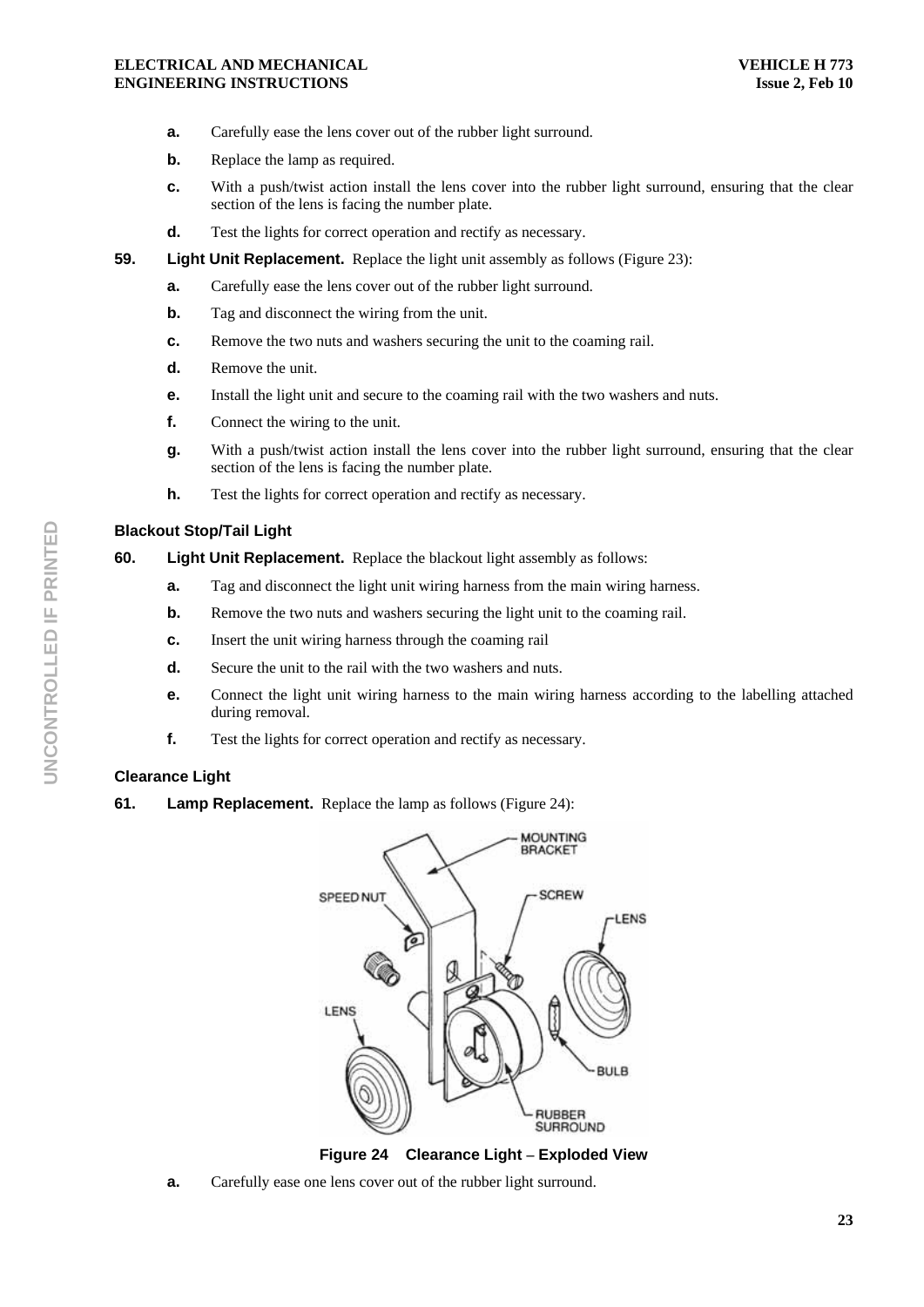- **b.** Replace the lamp as required.
- **c.** With a push/twist action install the lens cover into the rubber light surround.
- **d.** Test the lights for correct operation and rectify as necessary.
- **62.** Light Unit Assembly Replacement. Replace the light unit assembly as follows (Figure 24):
	- **a.** Carefully ease one lens cover out of the rubber light surround.
	- **b.** Tag and disconnect the wiring from the light unit.
	- **c.** Remove the two screws and speed nuts, securing the unit to the bracket.
	- **d.** Remove the light unit assembly.
	- **e.** Feed the unit wiring through the rubber surround and secure the new light assembly onto the bracket with the two screws and speed nuts.
	- **f.** Connect the wiring to the unit.
	- **g.** Install the lens cover with a push/twist action into the rubber surround.
	- **h.** Test the lights for correct operation and rectify as necessary.

#### **NATO Socket**

**63. Replacement.** Replace the NATO socket as follows:

- **a.** Disconnect the NATO plug from the towing vehicle.
- **b.** Slide the rubber cover away from the rear of the socket.
- **c.** Tag and remove each individual wire from the socket pins using a soldering iron. Refer to Figure 25 for pin outs and wiring colour coding.
- **d.** Remove the four screws and speed nuts securing the socket to the mounting plate and remove the socket.
- **e.** Position and secure the replacement socket to the mounting plate with the four screws and speed nuts.
- **f.** Solder each individual wire into its corresponding socket pin according to Figure 25.
- **g.** Slide the rubber boot over the rear of the socket.
- **64. Test Procedure.** Test the wiring as follows:
	- **a.** Using a NATO plug lead, connect the trailer's NATO socket to the towing vehicle's NATO socket.
	- **b.** With the vehicle ignition and light switches OFF, all lights on the trailer should be extinguished.
	- **c.** Switch on the left side indicator and check that the left side indicators flash.
	- **d.** Switch on the right side indicator and check that the right side indicators flash.
	- **e.** Apply the foot brake and check that the stop lights illuminate.
	- **f.** Switch on the park lights and check that the tail lights and clearance lights illuminate.
	- **g.** Switch to blackout mode and check that all green blackout lights illuminate.
	- **h.** Apply the foot brake and check that the red blackout stop lights illuminate.
	- **i.** Ensure that no other lights illuminate whilst switched to blackout mode.

#### **Wiring Diagram.**

**65.** The wiring diagram for the trailer is as shown in Figure 25. The diagram shows only one side clearance light per side (Figure 25, Item 1) even though there are five per side on the trailer, however they are wired in parallel.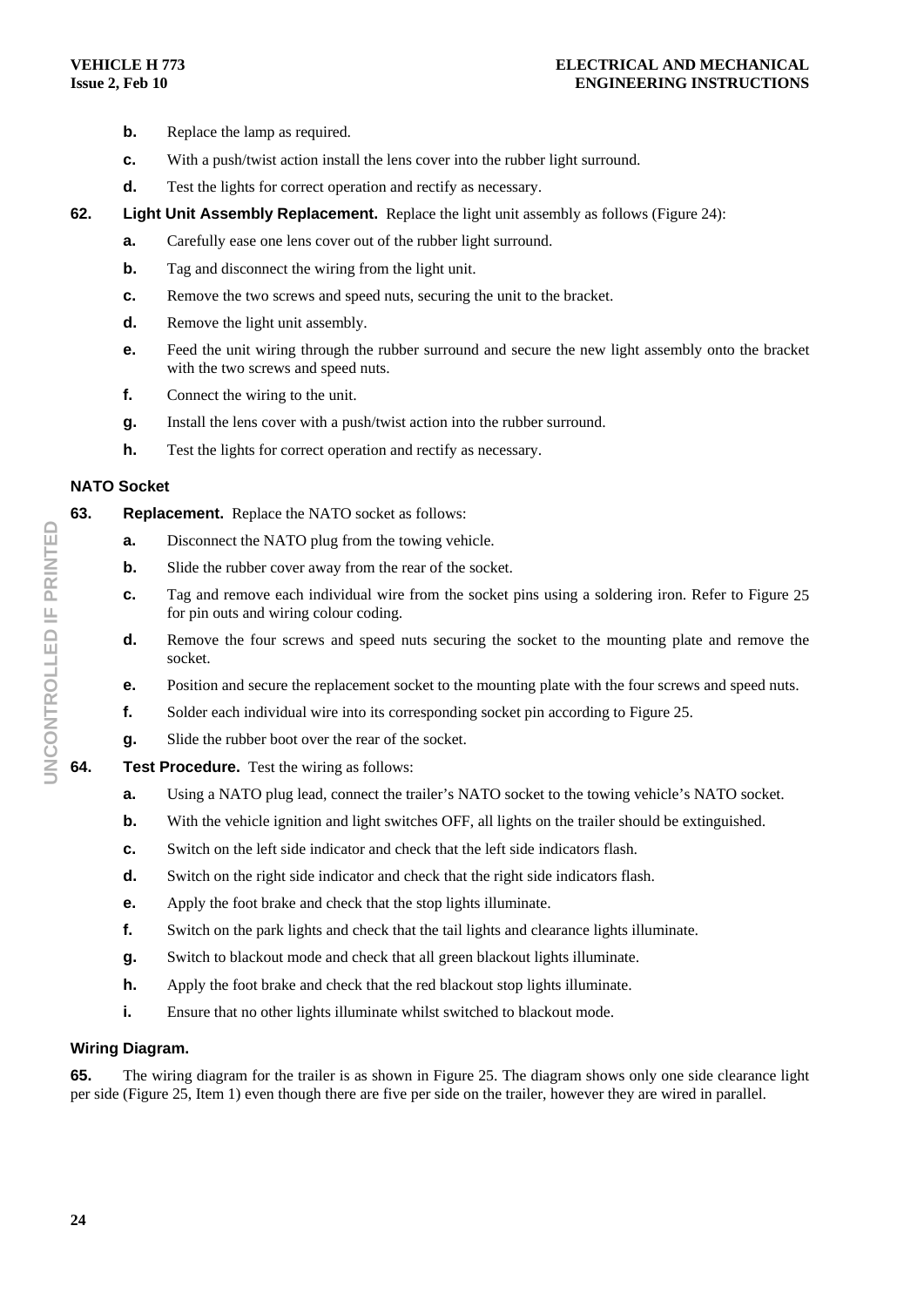

**Figure 25 Wiring Diagram** 

#### **FRAME**

#### **King Pin**

**66.** Replacement. Replace the king pin as follows (Figure 26):

- **a.** Remove the eight nuts and washers securing the king pin to the retention plate.
- **b.** Remove the king pin.
- **c.** Position the replacement king pin on the retention plate bolts, install the washers and nuts.
- **d.** Tighten the nuts to 130 N.m (96 Ibf.ft).



**Figure 26 King Pin and Retention Plate** 

# **Support Legs**

**67.** Removal. Remove the support legs as follows (Figures 27 and 28):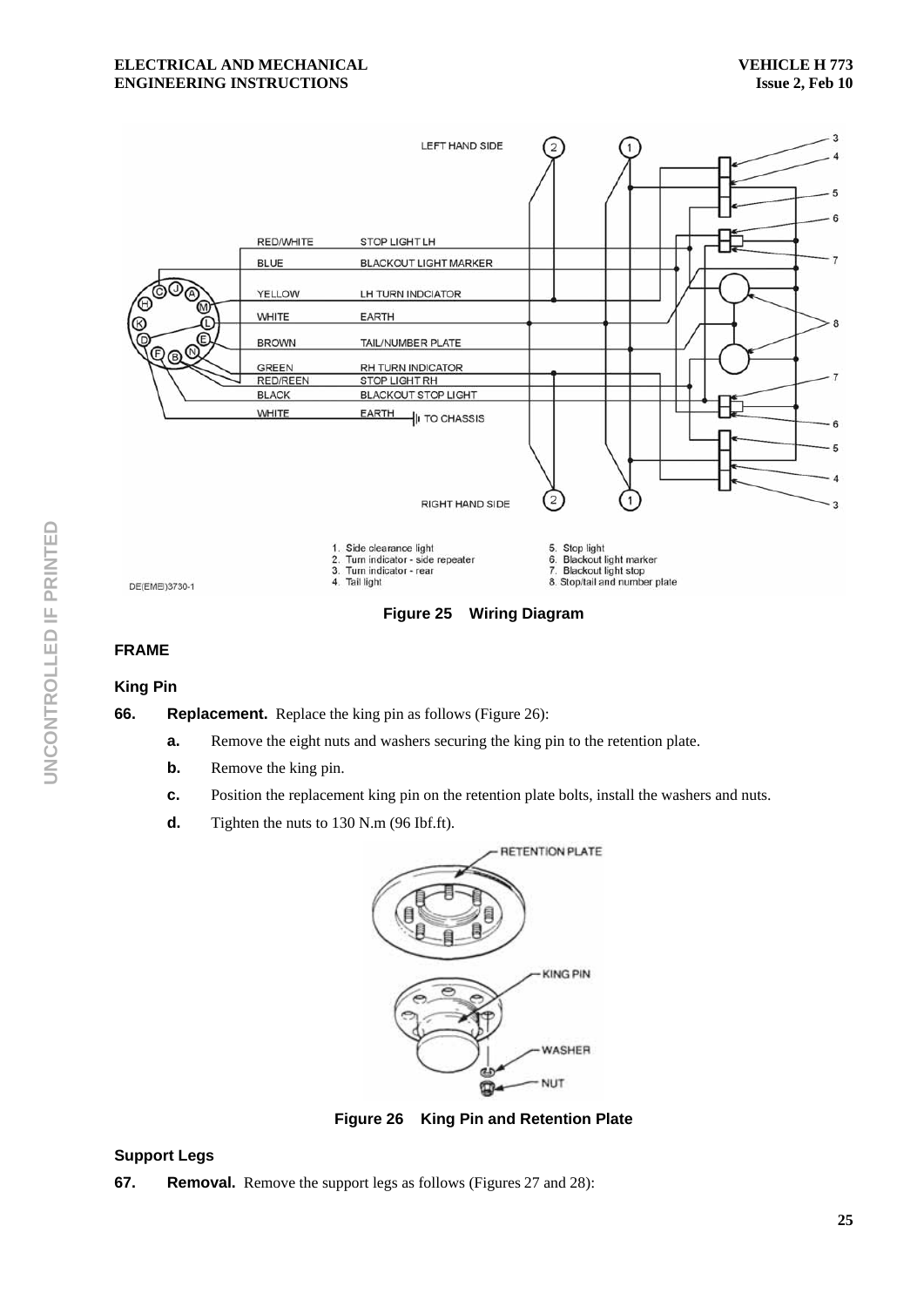

**Figure 27 Support Leg and Support Braces** 



**Figure 28 Support Leg Mounting** 

- **a.** Support the frame assembly at the front using a suitable stand, then raise the support legs until the weight is relieved from the sandshoes.
- **b.** Remove the bolt, nut and washers securing the two support leg braces from each brace and the mounting plate on the support leg.

# **WARNING**

#### **This assembly is very heavy. Extreme care must be taken to avoid personal injury.**

- **c.** Support the leg, then remove the ten bolts, nuts and washers securing the leg to the mounting plates.
- **d.** Remove the support leg from the trailer.
- **68. Installation.** Install the support legs as follows (Figures 27 and 28):
	- **a.** Position the support leg on the trailer mounting plates and engage the connecting shaft on the gearbox drive shaft.
	- **b.** Install the ten mounting bolts, washers and nuts and tighten them securely.
	- **c.** Position the support braces at the mounting plates on the legs and install the bolt, washer and nut to each brace and tighten them.
	- **d.** Lower the support legs and raise the trailer, then remove the stand from under the frame.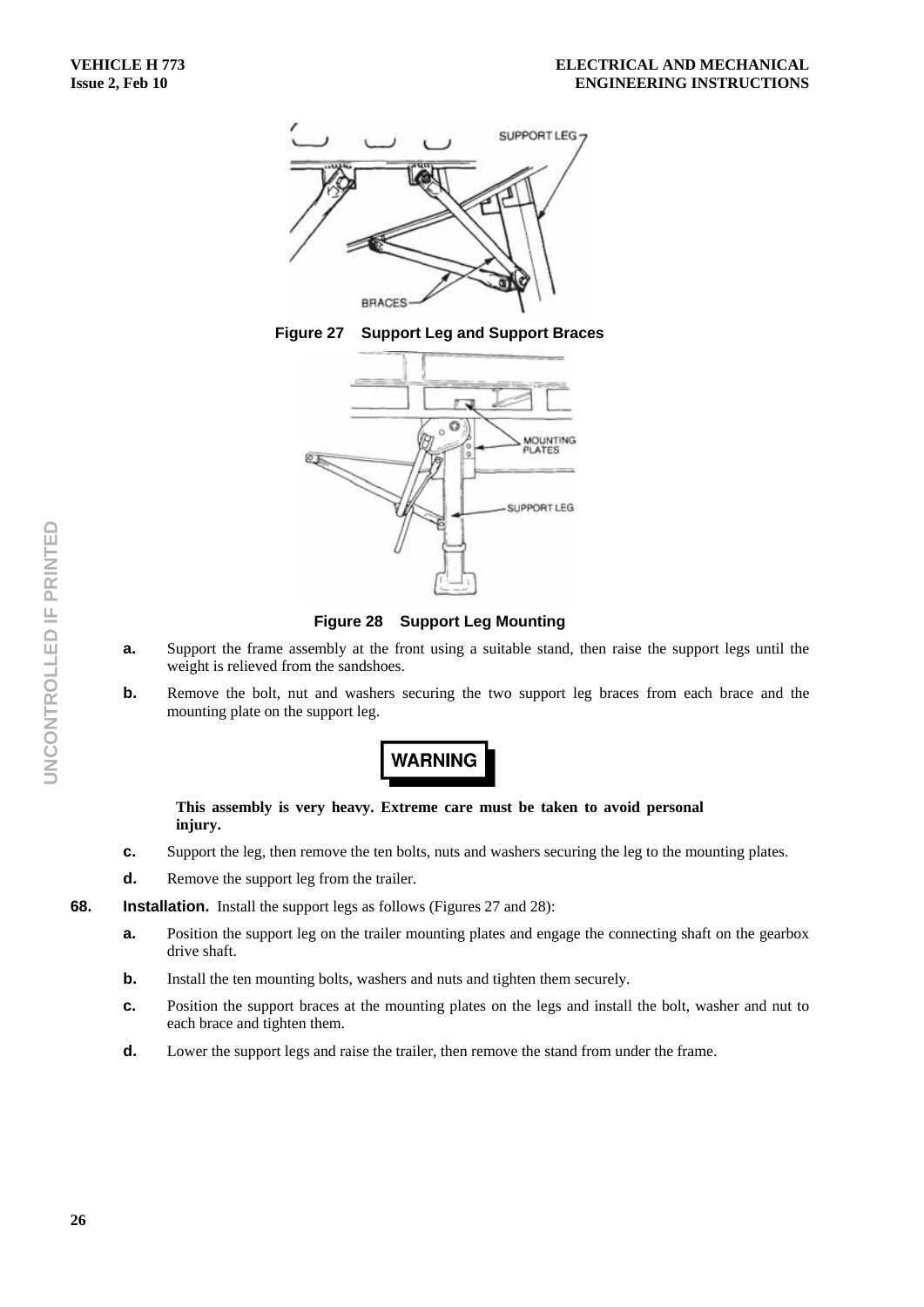# **Tow Coupling**

**WARNING** 

**This assembly is very heavy. Extreme care must be taken to avoid personal injury.** 

**69.** Removal. Remove the tow coupling as follows (Figures 29):



**Figure 29 Tow Coupling – Exploded View** 

- **a.** Remove the nut cover from the nut and shaft.
- **b.** Support the tow coupling then remove the split pin and the nut.
- **c.** Remove the washer, inner bearing plate and the rubber block from the rear of the drawbeam.
- **d.** Remove the coupling, the outer bearing plate and the rubber block from the drawbeam.
- **e.** Remove the four Allen-head bolts securing the outer and inner beam plates to the drawbeam and remove the beam plates.
- **70.** Installation. Install the tow coupling as follows (Figures 30 and 31):